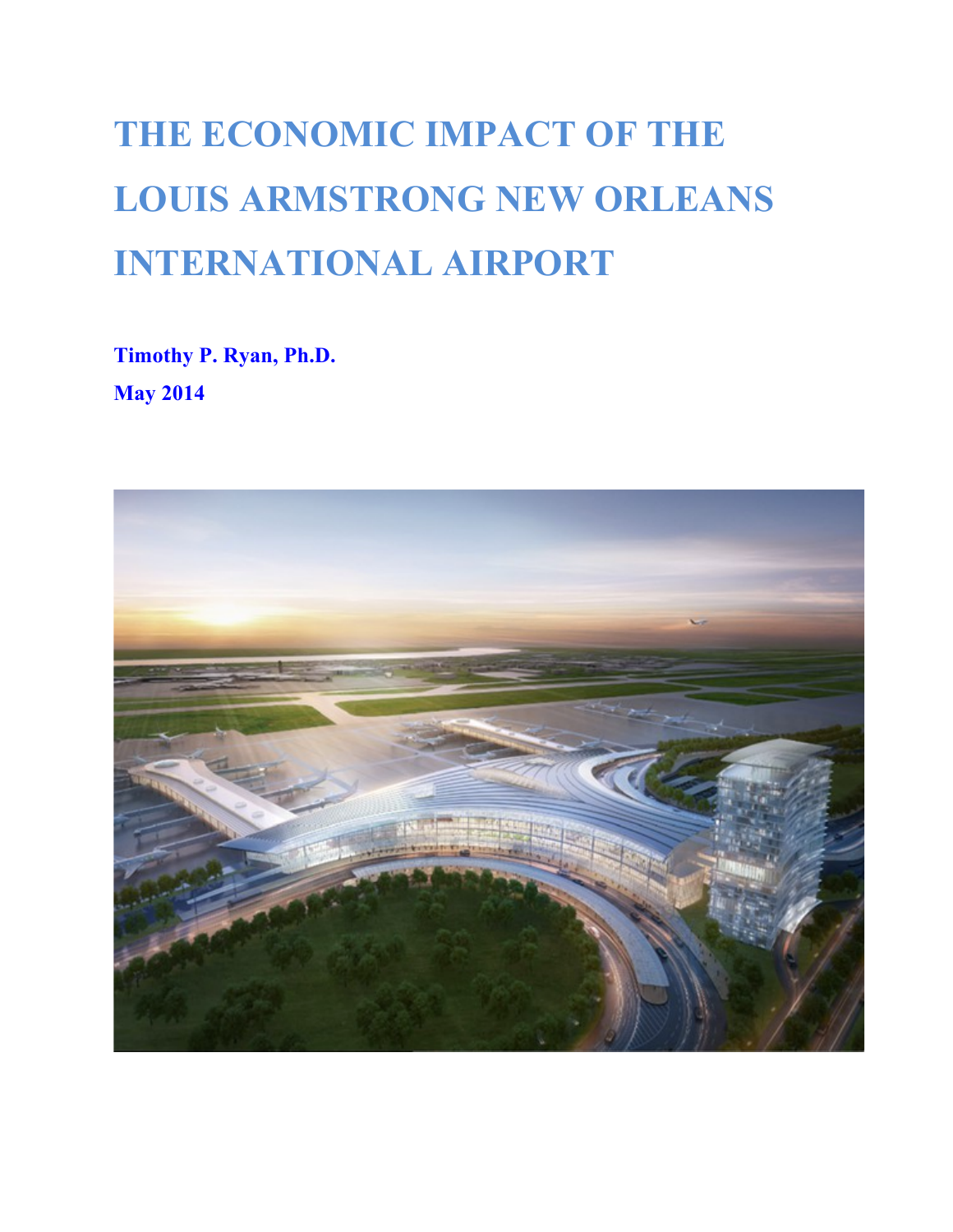## **EXECUTIVE SUMMARY**

- The Louis Armstrong New Orleans International Airport is a very important part of the New Orleans area economy; this is especially true for the City of Kenner where the Airport is located. The airport serves as the gateway to the New Orleans tourism industry, one of the mainstays of the local economy, and is entering an exciting new period in its history with the development of a new terminal building. The Airport also serves as a means for local and visiting business people to travel to and from the area to conduct business.
- Most importantly, however, the economic activities directly related to the Airport generate hundreds of millions of dollars of income for people in the area and thousands of jobs.
- With the development of a new terminal building, the Airport will enter the modern, post-911 world of air travel. The new facility will provide several travel and economic benefits. Those benefits include:
	- 1. With a smaller footprint, the new facility will cost significantly less to operate, thereby reducing costs to the airlines.
	- 2. With passengers able to access the concessionaries for all concourses behind security, revenues generated at food and retail outlets will increase to match revenue levels observed at other similar airports, thereby reducing the costs to the airlines even further.
	- 3. The lower costs to the airlines will attract additional flights into and out of the Airport, including more transfer flights.
	- 4. The new terminal will free up land on the south side of the Airport property to attract additional air cargo and fixed base operators, which will positively impact the local economy.
- The spending impact of the Airport consists of the following components:
	- 1. The spending of the New Orleans Aviation Board on Airport operations.
	- 2. The spending of the airlines.
	- 3. The spending of the airfreight companies.
	- 4. The spending of the parking operations.
	- 5. The spending of general aviation and fixed base operators (those services rendered to private aircraft).
	- 6. The spending of government services provided at the Airport (such as TSA and FAA).
	- 7. The spending of the concessionaires and other businesses that rely directly on the operations of the Airport.
	- 8. The spending of taxi drivers and other transportation services.
	- 9. The spending of "Airport" hotels and motels.
	- 10. The spending generated by the construction firms that are engaged in various Airport construction projects.
	- 11. And finally, the spending of visitors to the New Orleans area who use air travel as their primary means of transportation into the area.
- In 2013, the activities of the Airport produced **\$473.10 million in direct spending in the New Orleans area economy before considering the impact of the Airport on tourism.** With the tourism impact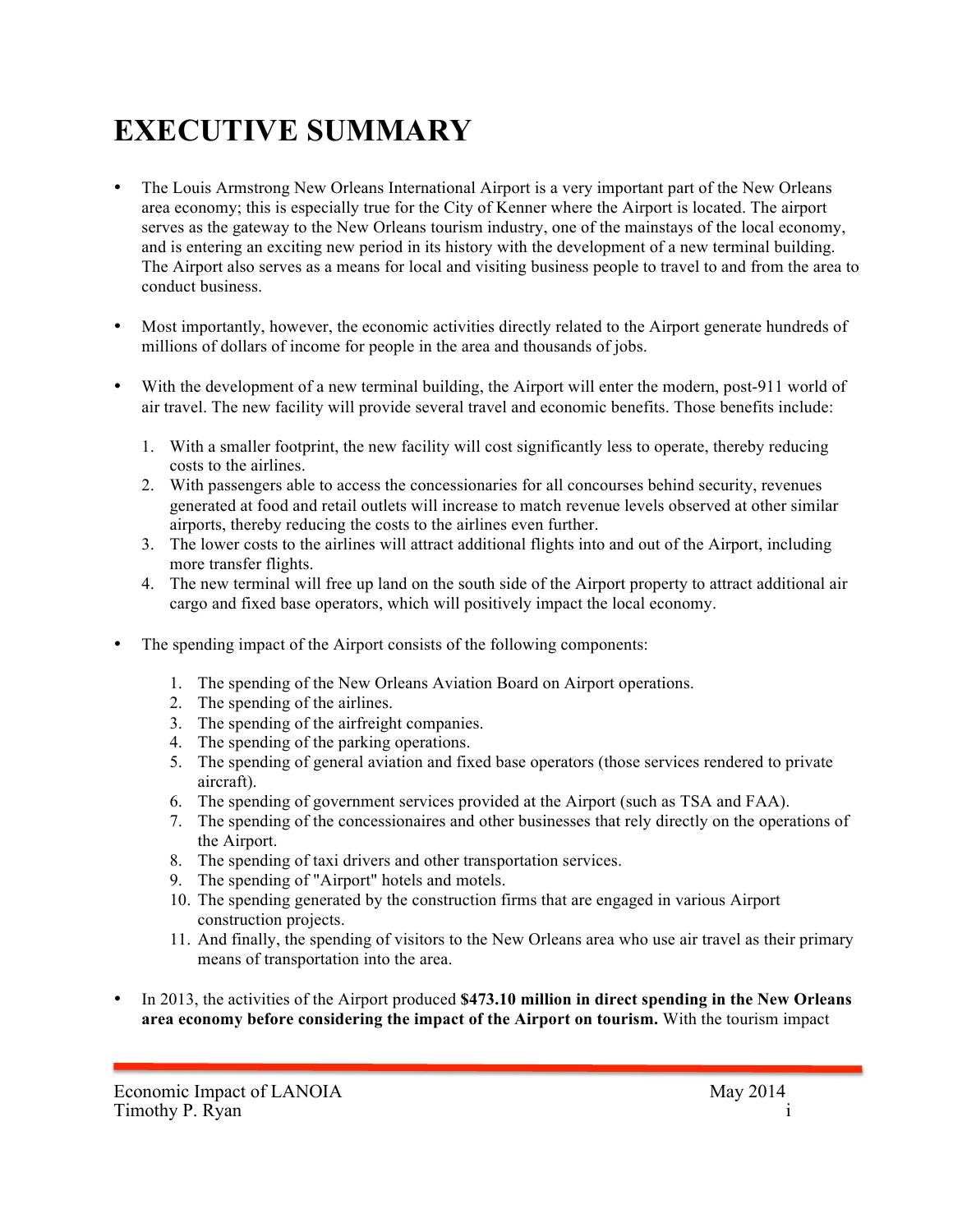added, the Airport created \$3,425.04 million (or \$3.45 billion) in direct spending in the local economy.

- There is every reason to believe that this spending will increase substantially in the future because of the increased construction mentioned earlier, increased travel due to a rebounding of the national and local economy, growth of the local tourism industry, expanded business due to the expansion of the air cargo facilities, and increased air service and air cargo activities for New Orleans. But, even without all of this, the Armstrong International Airport contributes over \$5,263.79 million **(or \$5.26 billion)** annually to the New Orleans area economy, made up of \$3.45 billion in direct spending and \$2.02 billion in secondary spending. The Airport is truly a crucial part of the local economic structure.
- In 2013, there were a total of 53,360 people in the New Orleans metro area who owe their job, either directly or indirectly, to the operations of the Airport. In 2013, the activities of the Airport created \$2,007.16 million (or \$2.01 billion) of income for New Orleans area residents. Some of this income is paid directly by the Aviation Board, by the airlines and airfreight companies, the concessionaires and related firms, as taxi drivers, and as a result of construction activities at the Airport, and the remainder is paid by the firms that receive secondary spending.
- In 2013, the activities of the Airport produced \$205.51 million in state tax revenue and \$279.12 million in local tax revenue, for a total of \$484.62 million for state and local governments in the New Orleans area. (See Table S1)

| Category                  | Impact     |
|---------------------------|------------|
|                           |            |
| Direct Spending           | \$3,245.04 |
| <b>Secondary Spending</b> | \$2,018.76 |
| <b>Total Spending</b>     | \$5,263.79 |
|                           |            |
| Employment                | 53,360     |
| Earnings                  | \$2,007.16 |
|                           |            |
| State Tax Revenue         | \$205.51   |
| Local Tax Revenue         | \$279.12   |
| <b>Total Tax Revenue</b>  | \$484.62   |

## **Table S1**

#### LANOIA 2013 Economic Impact Summary (All figures except Employment In millions)

• In 2013, just the operations of the Louis Armstrong New Orleans International Airport created total spending of \$264.76 million in Kenner, \$37.28 million in St. Charles Parish, \$441.56 million in Jefferson Parish, and \$182.33 million in Orleans. Additionally, the operations of the Airport supported 2,334 jobs in Kenner, 297 jobs in St. Charles Parish, 2,592 jobs in Jefferson, and 1,465 jobs in Orleans. Finally, the operations of the Airport created \$6.72 million in local taxes for the City of Kenner, \$1.05 million in taxes in St. Charles Parish, \$10.71 million in taxes for Jefferson Parish, and \$4.45 million in taxes for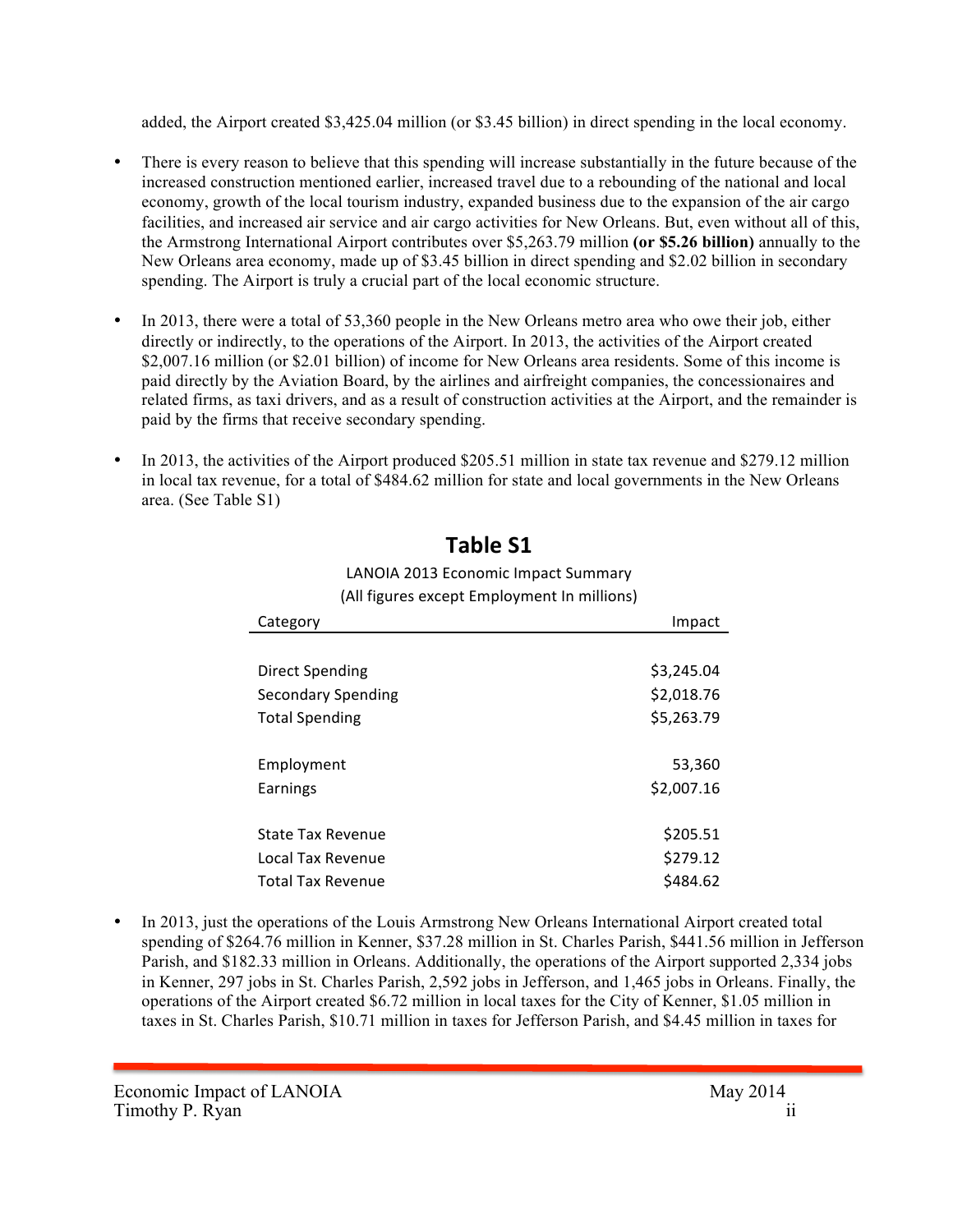Orleans Parish. All this is in addition to the tourism impact. (See Table S2)

• Adding in the impact of the Airport on the tourism industry, the Airport created total spending of \$712.11 million in Kenner, \$37.28 million in St. Charles Parish, \$1,276.61 million in Jefferson Parish, and \$3,794.39 million in Orleans. The Airport supported 7,037 jobs in Kenner, 297 jobs in St. Charles Parish, 12,372 jobs in Jefferson, and 39,440 jobs in Orleans. Finally, considering the tourism impact, the Airport created \$32.79 million in local taxes for the City of Kenner, \$1.05 million in taxes in St. Charles Parish, \$59.38 million in taxes for Jefferson Parish, and \$214.98 million in taxes for Orleans Parish. These are 2013 estimates but the impacts will not only be repeated annually but will increase substantially when the new terminal is built and operating. (See Table S2)

## **Table S2**

Current Impact -- 2013 Broken Down by Parish or City Total Including Tourism Impact

(Spending and Taxes in millions)

| Category           | <b>Total Spending</b> | Employment | <b>Total Taxes</b> |
|--------------------|-----------------------|------------|--------------------|
|                    |                       |            |                    |
| City of Kenner     | \$712.11              | 7,037      | \$32.79            |
| St. Charles Parish | \$37.28               | 297        | \$1.05             |
| Jefferson Parish   | \$1,276.61            | 12,372     | \$59.38            |
| Orleans Parish     | \$3,794.39            | 39,440     | \$214.98           |

- The new terminal and related projects will create an additional annual total spending of \$1.11 billion in the local economy. Based on the 2013 impact estimated in this report, **the new terminal will create an annual 21.1% increase in the current level of spending.** In addition, the new terminal will create \$434.64 million in new earnings annually and support 11,088 new jobs in the metro area. The new terminal will create annual new revenue of \$19.24 million for the State of Louisiana and \$29.44 million of local governments in the New Orleans area.
- In total, in 2023, the Airport in 2023 will create total spending in the New Orleans area economy of \$6.38 billion. The Airport related spending in the local economy will support 64,448 jobs, \$2.44 billion in earnings, or income for local residents, \$224.75 million annually in tax revenues for the State of Louisiana, and \$308.56 million in revenues for local governments in the area. (See Table S3)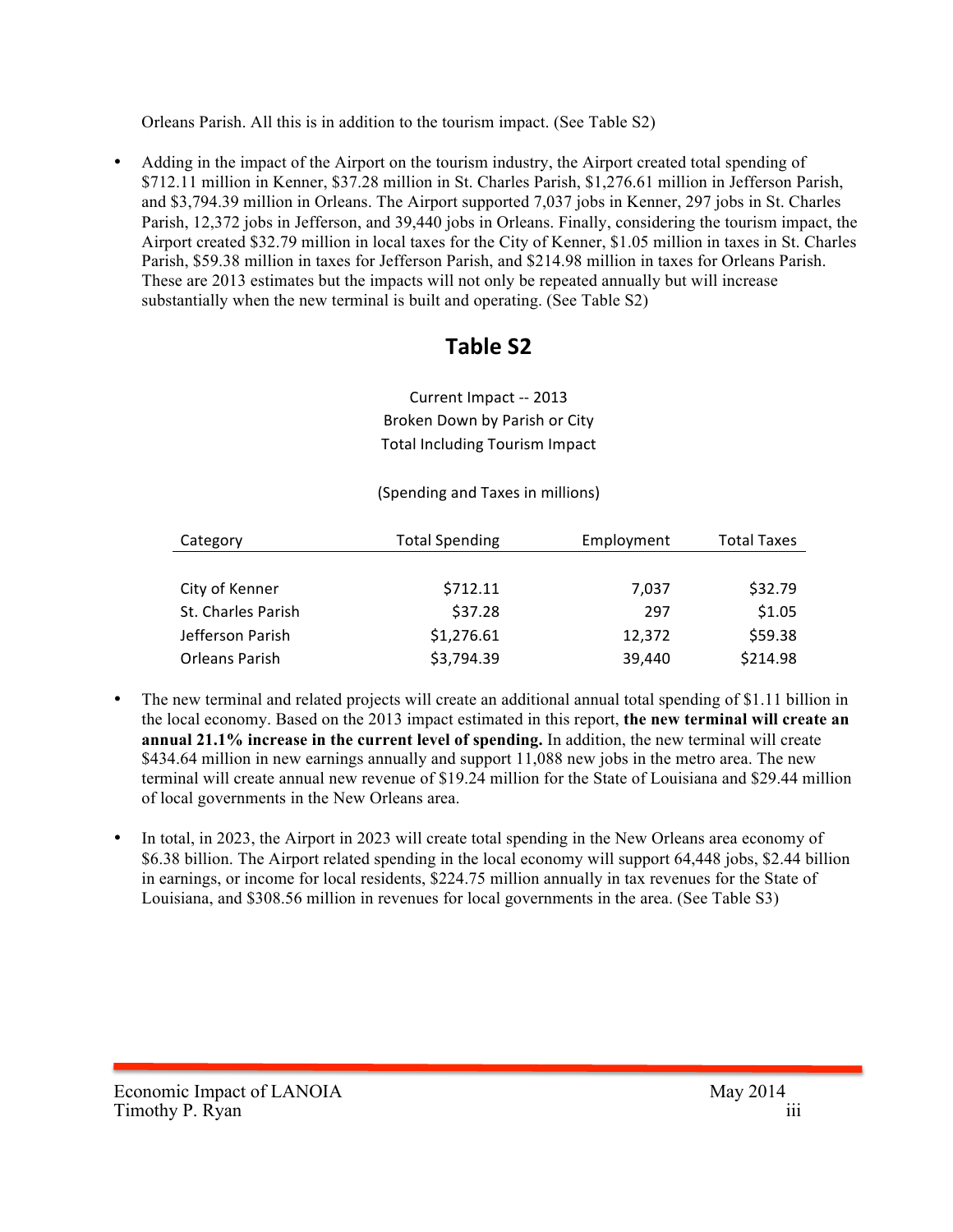## **Table S3**

#### LANOIA Economic Impact Summary

#### (All figures in millions)

|                           |             | Incremental |             |
|---------------------------|-------------|-------------|-------------|
| Category                  | 2013 Impact | Impact      | 2023 Impact |
|                           |             |             |             |
| <b>Direct Spending</b>    | \$3,245.04  | \$683.27    | \$3,928.31  |
| <b>Secondary Spending</b> | \$2,018.76  | \$428.44    | \$2,447.20  |
| <b>Total Spending</b>     | \$5,263.79  | \$1,111.72  | \$6,375.51  |
|                           |             |             |             |
| Employment                | 53,360      | 11,088      | 64,448      |
| Earnings                  | \$2,007.16  | \$434.64    | \$2,441.80  |
|                           |             |             |             |
| <b>State Tax Revenue</b>  | \$205.51    | \$19.24     | \$224.75    |
| Local Tax Revenue         | \$279.12    | \$29.44     | \$308.56    |
| Total Tax Revenue         | \$484.62    | \$48.68     | \$533.31    |

- In 2023, the operations alone of the Airport will create total spending of \$320.16 million in Kenner, \$48.07 million in St. Charles Parish, \$548.31 million in Jefferson Parish, and \$244.46 million in Orleans. Additionally, the operations of the Airport will support 2,779 jobs in Kenner, 383 jobs in St. Charles Parish, 4,445 jobs in Jefferson, and 1,957 jobs in Orleans. Finally, the operations of the Airport in 2023 will create \$8.02 million in local taxes for the City of Kenner, \$1.35 million in taxes in St. Charles Parish, \$13.29 million in taxes for Jefferson Parish, and \$5.93 million in taxes for Orleans Parish. All this is in addition to the tourism impact.
- Adding in the impact of the Airport on the tourism industry, in 2023 the Airport will create total spending of \$855.82 million in Kenner, \$48.07 million in St. Charles Parish, \$1,486.11 million in Jefferson Parish, and \$4,300.99 million in Orleans. In 2023 the Airport will support 8,410 jobs in Kenner, 383 jobs in St. Charles Parish, 14,957 jobs in Jefferson, and 47,428 jobs in Orleans. Finally, considering the tourism impact, in 2023 the Airport will create \$36.49 million in local taxes for the City of Kenner, \$1.35 million in taxes in St. Charles Parish, \$66.43 million in taxes for Jefferson Parish, and \$235.80 million in taxes for Orleans Parish. (See Table S4)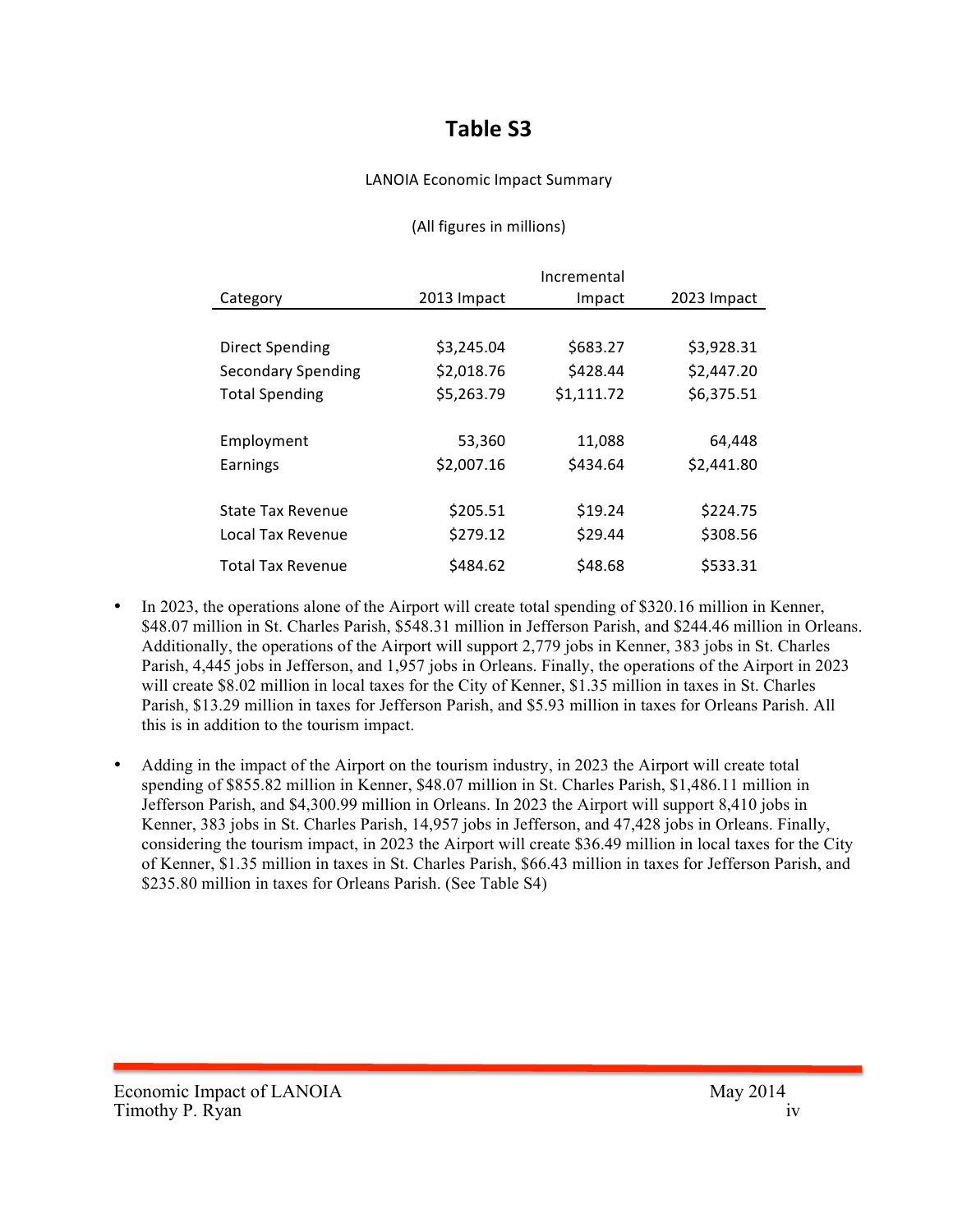## **Table S4**

Projected Future Impact -- 2023 Broken Down by Parish or City Total Including Tourism Impact

(Spending and Taxes In millions)

| Category           | <b>Total Spending</b> | Employment | Local Taxes |
|--------------------|-----------------------|------------|-------------|
|                    |                       |            |             |
| City of Kenner     | \$855.82              | 8.410      | \$36.49     |
| St. Charles Parish | \$48.07               | 383        | \$1.35      |
| Jefferson Parish   | \$1,486.11            | 14,957     | \$66.43     |
| Orleans Parish     | \$4,300.99            | 47,428     | \$235.80    |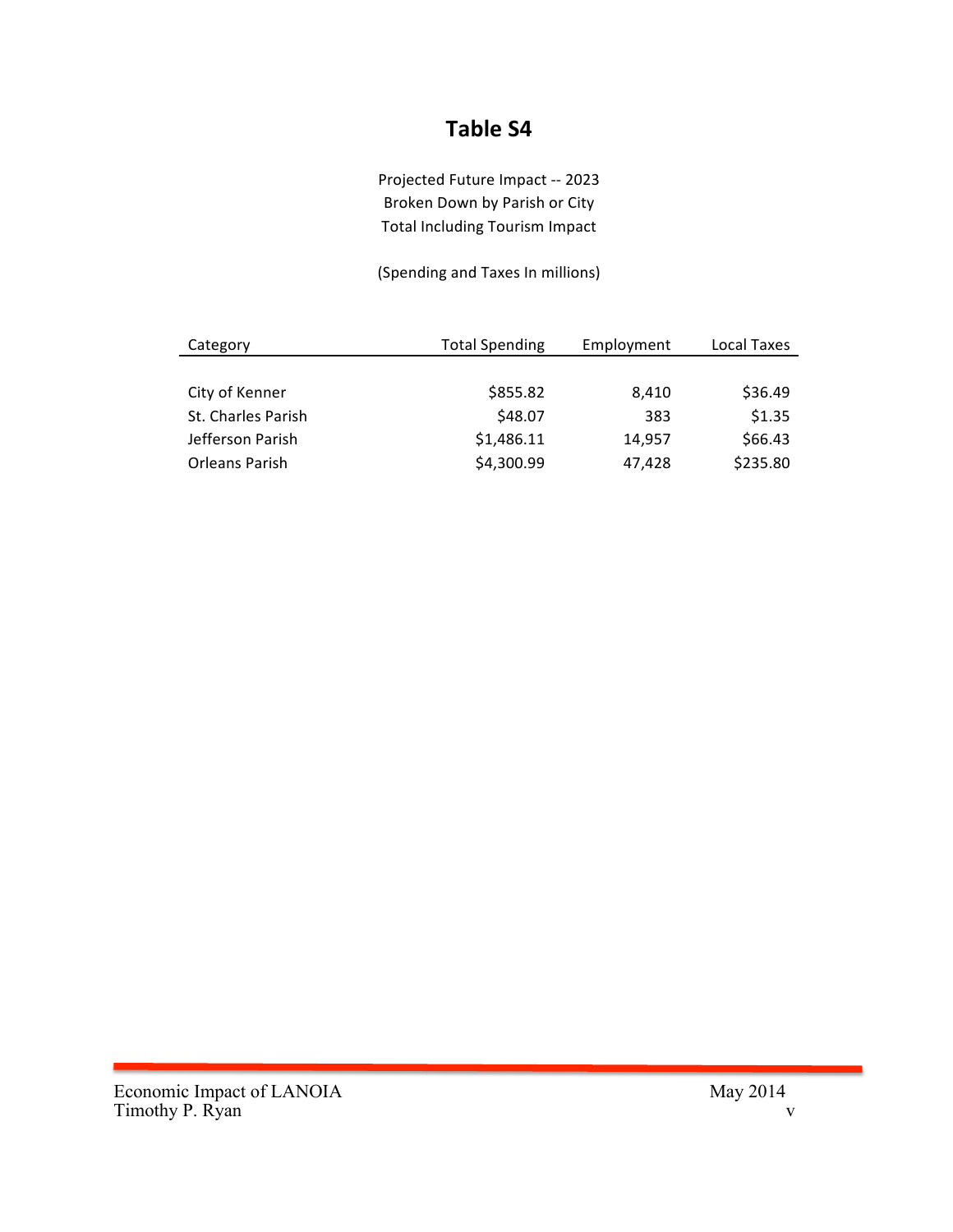## **INTRODUCTION**

The Louis Armstrong New Orleans International Airport is a very important part of the New Orleans area economy; this is especially true for the City of Kenner where the Airport is located. The airport serves as the gateway to the New Orleans tourism industry, one of the mainstays of the local economy, and is entering an exciting new period in its history with the development of a new terminal building. The Airport also serves as a means for local and visiting business people to travel to and from the area to conduct business. Most importantly, however, the economic activities directly related to the Airport generate hundreds of millions of dollars of income for people in the area and thousands of jobs. The Airport also provides crucial services to local business and industry. These activities are concentrated in close physical proximity to the Airport and generate income, jobs and tax revenue for the City of Kenner because of the Airport's location within City limits.

With the development of a new terminal building the Airport will enter the modern, post-911 world of air travel. The new facility will provide several travel and economic benefits. Those benefits include:

- 1. With a smaller footprint, the new facility will cost significantly less to operate, thereby reducing costs to the airlines.
- 2. With passengers able to access the concessionaries for all concourses behind security, revenues generated at food and retail outlets will increase to match revenue levels observed at other similar airports, thereby reducing the costs to the airlines even further.
- 3. The lower costs to the airlines will attract additional flights into and out of the Airport, including more transfer flights.
- 4. The new terminal will free up land on the south side of the Airport property to attract additional air cargo and fixed base operators, which will positively impact the local economy.

The purpose of this report is to estimate the economic contribution of the Armstrong International Airport to the New Orleans metro areas as well as to the City of Kenner and to St. Charles Parish in 2013 and once the new terminal is developed and operating at full capacity, estimated to be 2023. The economic impact as estimated in this study is made up of four components: the direct, secondary and total spending (referred to as total economic impact) due to Airport operations; the income of area residents due to the Airport; the number of area residents who owe their employment, either directly or indirectly, to the Airport; and the tax revenue that is generated by the Airport and its operations to various levels of government.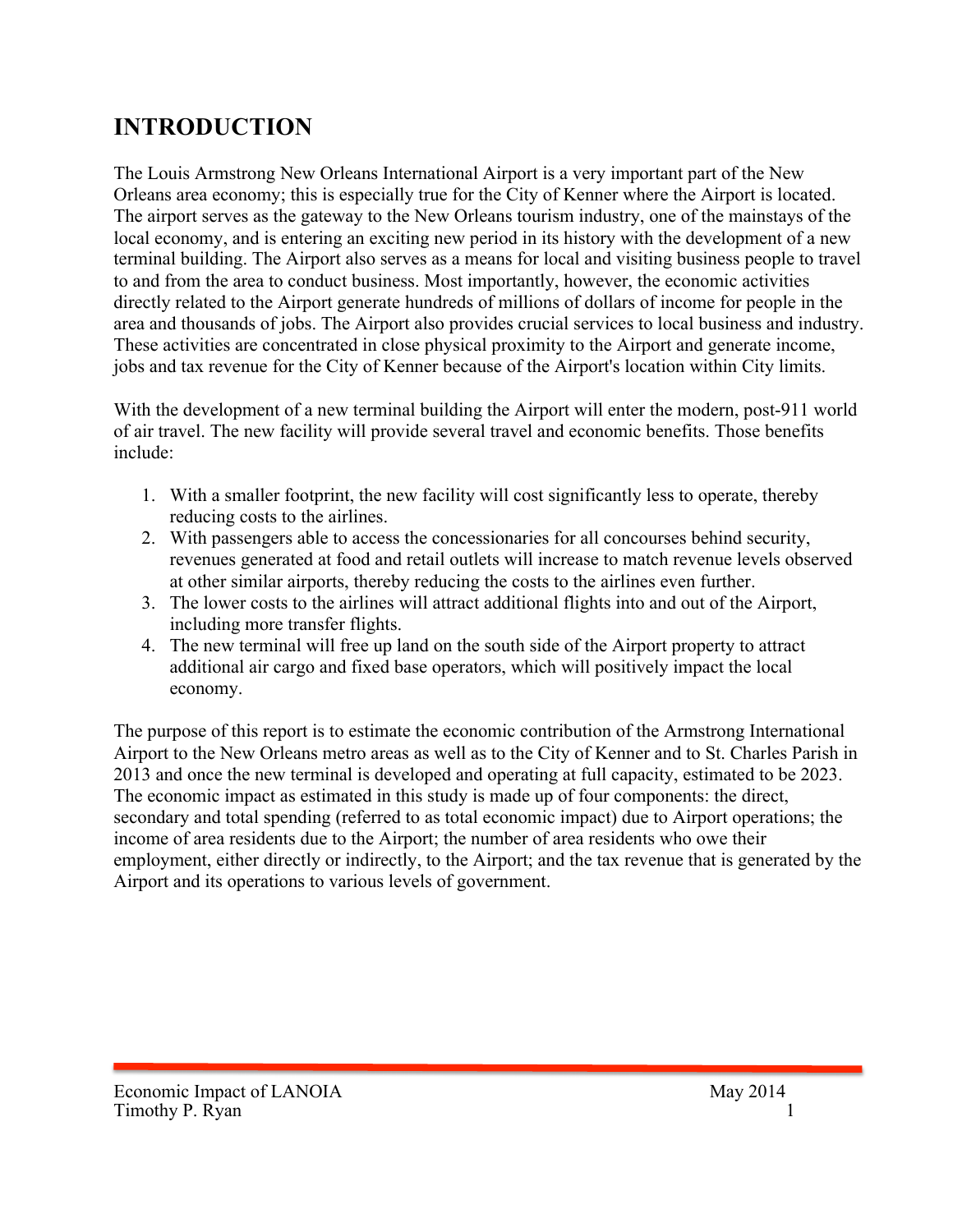## **THE SPENDING IMPACT -- 2013**

The spending impact of the Airport consists of the following components:

- 1. The spending of the New Orleans Aviation Board on Airport operations.
- 2. The spending of the airlines.
- 3. The spending of the airfreight companies.
- 4. The spending of the parking operations.
- 5. The spending of fixed base operators (those services rendered to private aircraft).
- 6. The spending of government services provided at the Airport (such as TSA and FAA).
- 7. The spending of the concessionaires and other businesses that rely directly on the operations of the Airport.
- 8. The spending of taxi drivers and other transportation services.
- 9. The spending of "Airport" hotels and motels.
- 10. The spending generated by the construction firms that are engaged in various Airport construction projects.
- 11. And finally, the spending of visitors to the New Orleans area who use air travel as their primary means of transportation into the area.

The purpose of this section is to estimate the total dollar magnitude of the economic impact in each of these categories. In each of the categories identified above, local income is generated in two ways: directly and indirectly. The direct impact reflects the spending of businesses and employees who work at the Airport or for companies that are engaged in activities that depend on the Airport (such as employees of the airlines).

In order to estimate the direct economic impact of the Airport, it was necessary to get primary information from the groups described above. That was done in several ways. First, detailed spending records of the Aviation Board were examined to identify their spending. To obtain information on the airlines, a survey of airlines was conducted to determine 2013 spending. To obtain information on other businesses at the Airport, TMG Consulting, an Airport consultant, reviewed the entire list of all personnel with Airport badges and matched the personnel with their business and an average salary. Economic Census information was used to estimate "other spending" by these firms.

In 2013, the activities of the Airport produced **\$473.10 million in direct spending in the New Orleans area economy before considering the impact of the Airport on tourism.** With the tourism impact added, the Airport created \$3,425.04 million (or \$3.45 billion) in direct spending in the local economy. The components of the two figures are summarized in Table 1.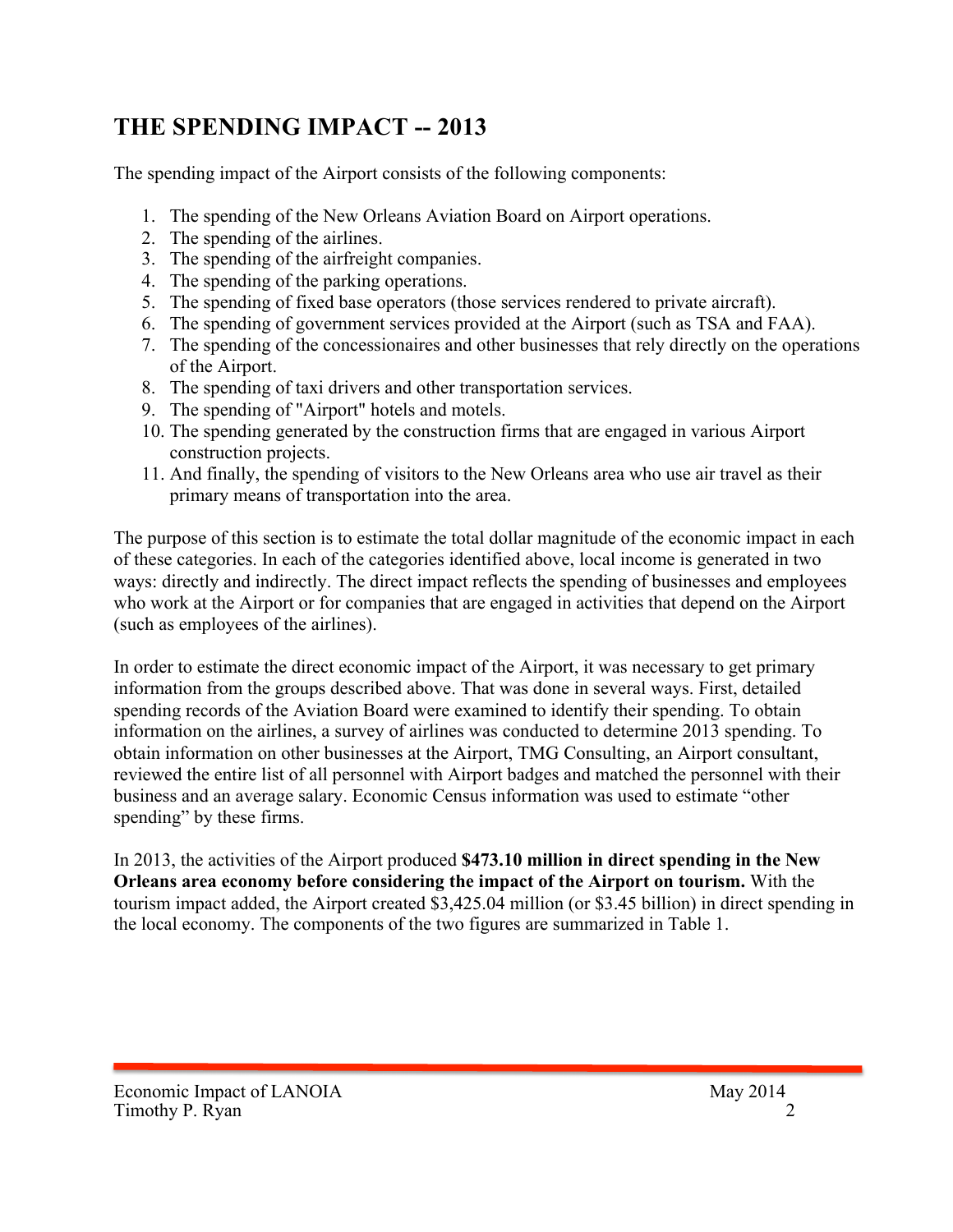| Table 1                        |
|--------------------------------|
| LANOIA Direct Spending -- 2013 |
| (In millions)                  |

| Category                                  | <b>Direct Spending</b> |
|-------------------------------------------|------------------------|
|                                           |                        |
| <b>Aviation Board Salaries</b>            | \$11.01                |
| <b>Aviation Board Other</b>               | \$23.19                |
| <b>Airlines Salaries</b>                  | \$23.28                |
| Airlines Other                            | \$69.94                |
| Air Freight Salaries                      | \$2.52                 |
| Air Freight Other                         | \$1.14                 |
| <b>Concessionaires -- Retail Salaries</b> | \$10.60                |
| Concessionaires -- Retail Other           | \$38.54                |
| Concessionaires -- E&D Salaries           | \$4.32                 |
| Concessionaires -- E&D Other              | \$10.85                |
| Parking -- Salaries                       | \$1.74                 |
| Parking Other                             | \$0.26                 |
| Fixed Base Operators -- Salaries          | \$8.16                 |
| Fixed Base Operators -- Other             | \$1.22                 |
| <b>Other Vendors Salaries</b>             | \$28.93                |
| <b>Other Vendors Other Spending</b>       | \$4.34                 |
| <b>Government -- Salaries</b>             | \$34.00                |
| Government -- Other                       | \$5.10                 |
| Taxis                                     | \$39.55                |
| <b>Capital Spending</b>                   | \$58.09                |
| Airport Area Hotels                       | \$96.32                |
| Tourism                                   | \$2,771.93             |
| Total w/o Tourism                         | \$473.10               |
| <b>Grand Total</b>                        | \$3,245.04             |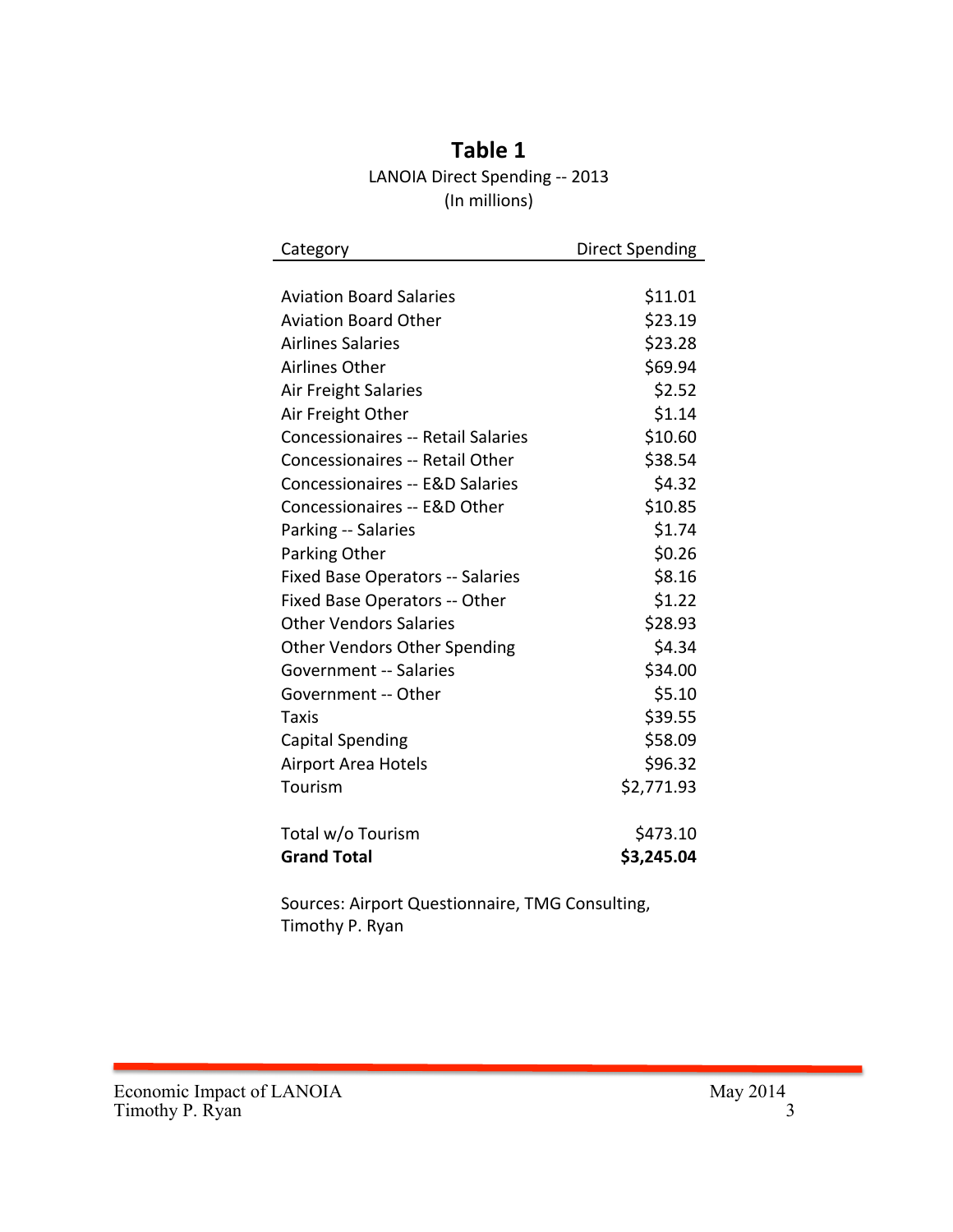## THE NEW ORLEANS AVIATION BOARD

The New Orleans Aviation Board (NOAB), which operates the Airport, has a number of employees at the Airport. In addition to the wages and salaries of its employees, the Aviation Board purchases supplies, utilities, contractual services, and assorted other goods and services such as advertising, legal services, janitorial services, security and printing. These local expenditures are a very important part of the economic impact of the Airport. As indicated in Table 1, the NOAB generated \$34.20 million in total spending in 2013.

#### THE AIRLINES

The largest part of the operations of an airport is the activities of the airlines and the companies that handle airfreight. The airlines employ a large number of people in the New Orleans area and pay a great deal of salary money to local residents. In addition to salaries, there are several other categories of local airline spending that are relevant. First, the airlines buy all types of supplies and fuel locally. Second, they purchase contractual services from local firms, including legal, security, and janitorial services. Finally, the Aviation Board purchases utilities from local utility companies, including electricity, gas, water and telephone services on behalf of Airport tenants. In 2013, the total direct spending of the airlines involved in the movement of people and cargo at the Airport was \$96.88 million.

#### OTHER FIRMS

In addition to the airlines and airfreight companies, there are quite a few firms that rely on the activities of the airport for their existence. The broad categories of these firms are:

1) Airport concessionaires -- these firms engage in food services at the airport and for the airlines, retail shops at the airport, and the like.

2) Airport parking facilities.

3) Airport rent-a-car agencies.

4) Federal government agencies -- such as the Federal Aviation Administration, the Transportation Security Administration, the Food and Drug Administration, U. S. Customs, the Air Traffic Controllers, and the Department of Agriculture.

5) Miscellaneous businesses -- such as Skycaps, the Greater New Orleans Tourist and Convention Commission, and Travelers Aid.

6) Taxicab drivers and shuttle bus companies who transport people to and from the Airport.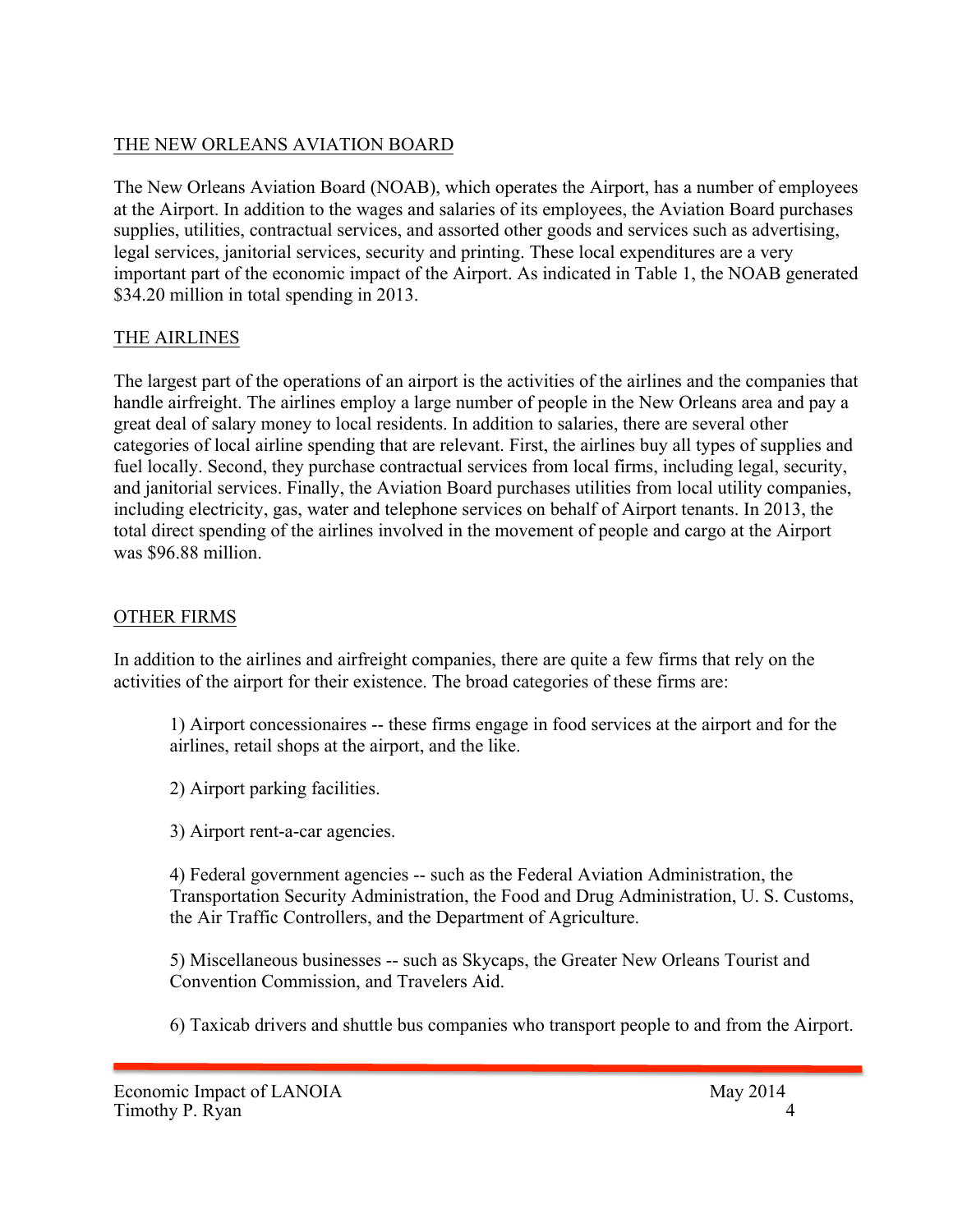In 2013, these firms spent \$187.61 million on salaries, contractual services, supplies and utilities for their local operations.

#### HOTELS AND MOTELS

The next category is "Airport" hotels and motels. There are a number of hotels and motels that are adjacent or very close to the Airport and owe their livelihood to the millions of visitors that are brought to the area by the airlines. These hotels would surely have located closer to the downtown tourist area if the Airport were not located in Kenner. Thus, their existence in Kenner is due to the Airport. According to "Trends in the Hotel Industry," prepared by the accounting firm of Pannell, Kerr, Forster (PFF Consulting) and a survey of local area hotels for this study, there are 3,753 rooms in "Airport" hotels. PKFB estimates the average occupancy rate of Airport hotels in 2013 to be 67.2% and the average daily room rate was \$95.00. Multiplying the number of rooms times the average occupancy rate times the average room rate yields the total amount spent on rooms at Airport hotels on an average day. To this is added the amount spent by guests and other groups in hotel restaurants, coffee shops and for meeting rooms. It is assumed that the average spent per registered guest is 10% of their spending on hotel rooms (note that this includes the spending of many local groups that put on meetings at Airport hotels). The total spending at the hotels is \$96.32 million.

## CONSTRUCTION SPENDING

Construction spending is a vital part of any modern airport. The airline industry nationally has been growing at a very rapid rate in the past few years. Since construction spending tends to vary widely from year to year, the preferred methodology in an impact study such as this one is to use the average of the past five years of construction activity. From 2009 to 2013, the Airport engaged in an annual average of \$58.09 million of construction projects on terminals, runways, and related facilities.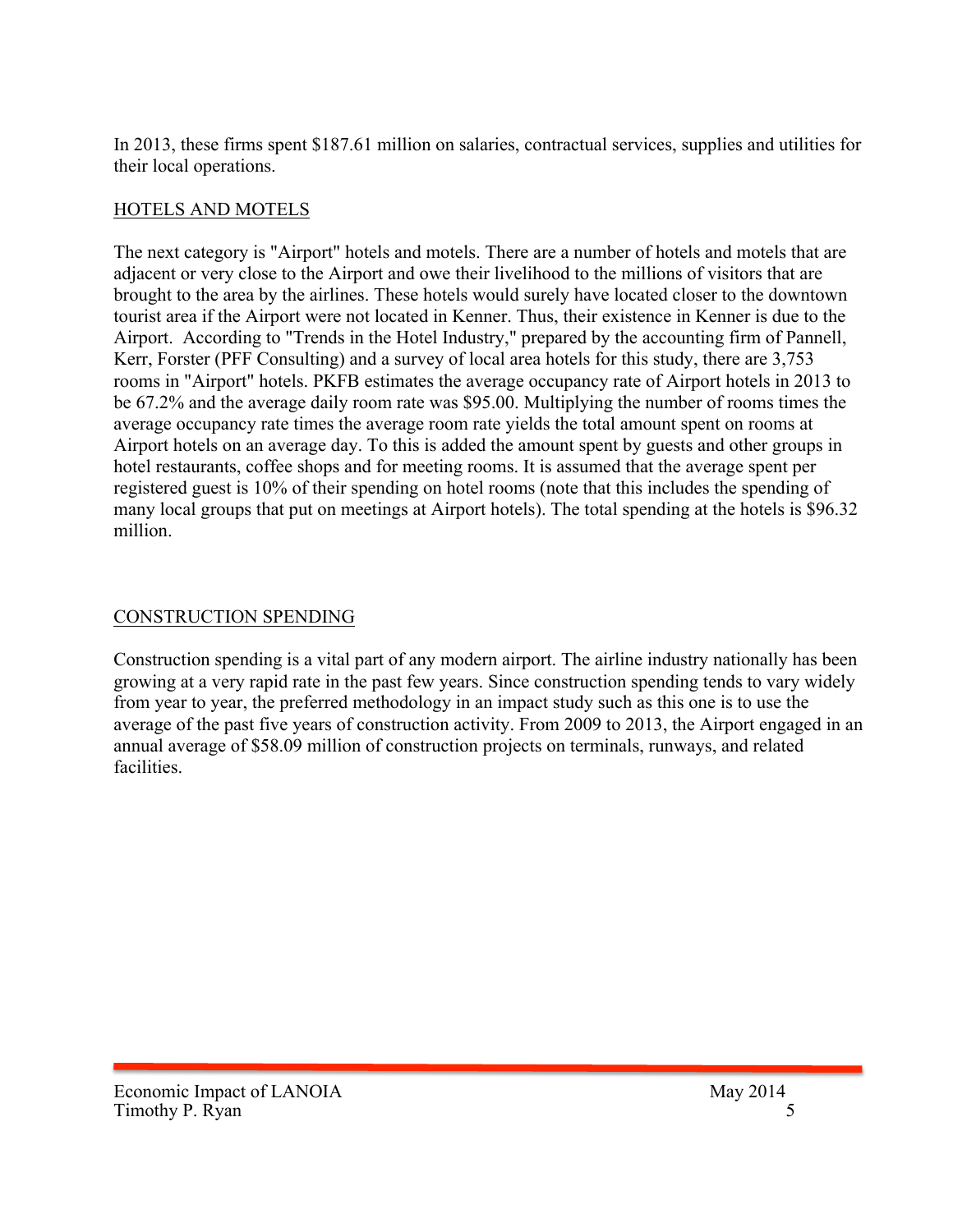## **SECONDARY SPENDING**

The direct or primary spending described above produces additional spending in the economy. This additional spending is referred to as indirect and induced spending. Indirect spending includes the spending of local firms that provide supplies to the firms involved in the direct spending. To understand the concept of indirect spending, consider the following hypothetical example. Assume that one of the Airlines purchases its supplies from the A to Z Supply Company. When the airline increases its purchases from A to Z, A to Z must order more inventory from its suppliers. That creates spending for the suppliers. This process will continue on for several rounds. Each round of spending produces income for someone in the local economy. The second kind of secondary spending is induced spending which is the spending of the people who are directly employed by the airline or other Airport related companies. The recipients of that income then spend part of that income in the local economy, thus producing income for still other local residents. An example may put this into perspective. Consider the hypothetical situation of a new airline that decides to come into New Orleans and operate at the Airport. Further assume that this new airline will not compete with any of the existing airlines for passengers. In other words, all of the passengers for the new airline are "new" in that none would have flown to or from the City if the new airline did not exist in New Orleans. The salaries that the airline pays its employees are part of the direct spending. Assume that a local manager of the airline is paid \$50,000 a year. The entire \$50,000 is new spending in the local economy. From his \$50,000 he is going to spend, for example, \$20,000 on food, clothes, entertainment and the like in the local area. That \$20,000 is also **new** spending in the local economy. If the new airline had not started in New Orleans then this \$20,000 as well as the original \$50,000 would not have been spent in the local area. Thus, the \$20,000 is just as much a part of the local impact as the original \$50,000. But the process does not stop here. The recipient of the \$20,000 of spending is himself going to increase his spending by some amount. And so on through the various rounds of spending.

The multipliers used in this study are calculated by IMPLAN Economic Impact Model. IMPLAN is an economic model that was first developed by the U. S. Department of Agriculture as an aid in analyzing the economic impact of their projects. It was subsequently sold to the private sector and is currently owned by IMPLAN Group, LLC. IMPLAN is used by many private consulting firms, economists, and government agencies. In 2013, as a result of the government sequester, the U. S. Bureau of Economic Analysis (BEA) was forced to abandon its regional economic impact model, RIMS II. This year, IMPLAN group purchased the BEA RIMS II model and has incorporated it into their modeling efforts. The version of the model that is used in this report is the IMPLAN I-RIMS model for 2011 for Louisiana. The multipliers are industry specific. Thus, each area of spending - i.e., spending on wages and salaries, local purchases, services, manufacturing, etc. -- has a different multiplier.

Applying the appropriate multipliers for these industries produces the estimate for secondary spending. Table 2 presents the total secondary spending related to the direct spending in Table 1, broken down into the specific industries involved.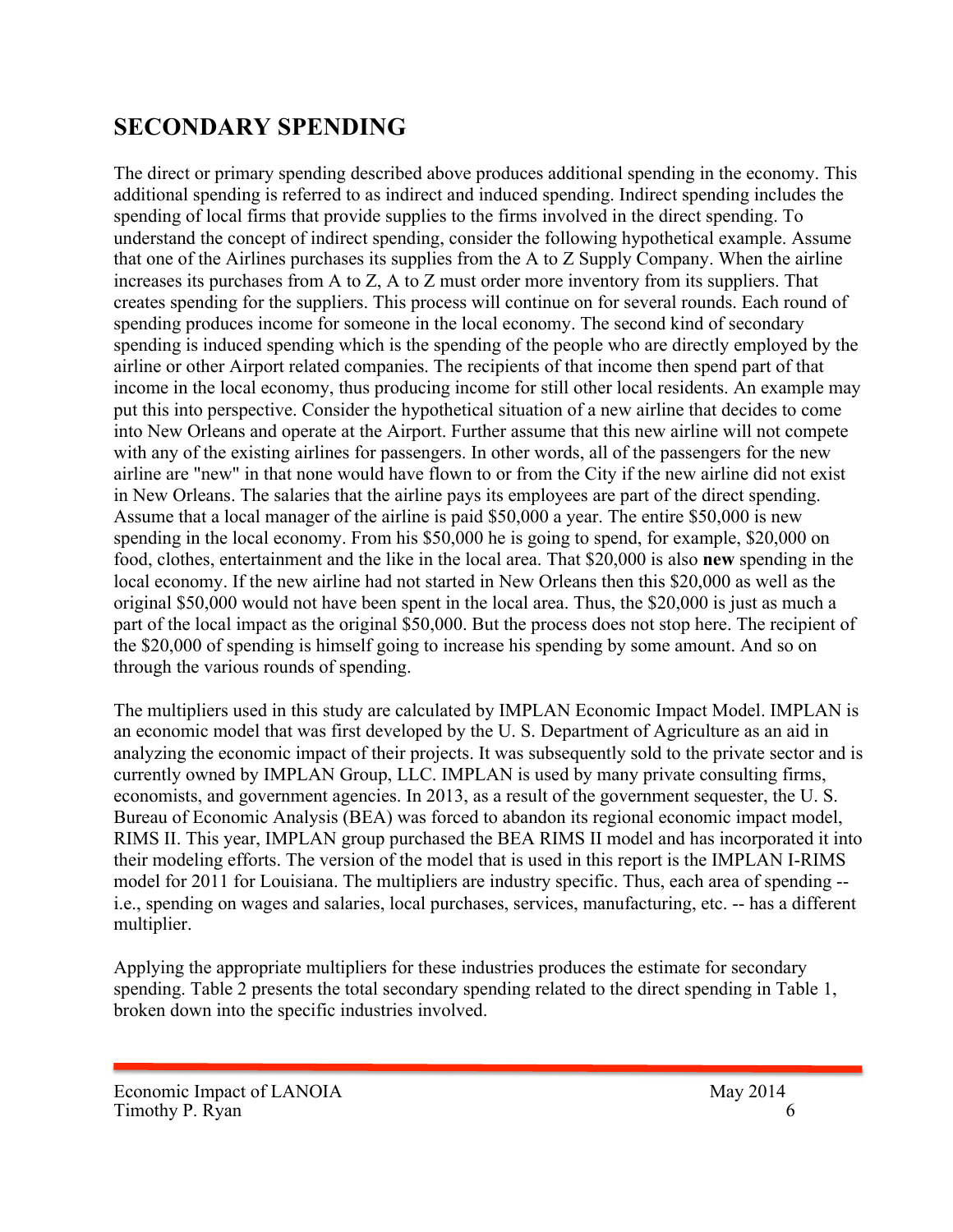## **Table 2** LANOIA Direct, Secondary, and Total Spending -- 2013 (In millions)

|                                            | <b>Direct</b>                                                        | Secondary  | Total      |
|--------------------------------------------|----------------------------------------------------------------------|------------|------------|
| Category                                   | Spending                                                             | Spending   | Spending   |
|                                            |                                                                      |            |            |
| <b>Aviation Board Salaries</b>             | \$11.01                                                              | \$8.24     | \$19.25    |
| <b>Aviation Board Other</b>                | \$23.19                                                              | \$17.37    | \$40.56    |
| <b>Airlines Salaries</b>                   | \$23.28                                                              | \$17.43    | \$40.71    |
| Airlines Other                             | \$69.94                                                              | \$52.37    | \$122.32   |
| Air Freight Salaries                       | \$2.52                                                               | \$1.89     | \$4.41     |
| Air Freight Other                          | \$1.14                                                               | \$0.85     | \$1.99     |
| <b>Concessionaires -- Retail Salaries</b>  | \$10.60                                                              | \$7.11     | \$17.71    |
| Concessionaires -- Retail Other            | \$38.54                                                              | \$25.85    | \$64.39    |
| <b>Concessionaires -- E&amp;D Salaries</b> | \$4.32                                                               | \$2.89     | \$7.21     |
| Concessionaires -- E&D Other               | \$10.85                                                              | \$7.27     | \$18.11    |
| Parking -- Salaries                        | \$1.74                                                               | \$1.38     | \$3.13     |
| Parking Other                              | \$0.26                                                               | \$0.21     | \$0.47     |
| <b>Fixed Base Operators -- Salaries</b>    | \$8.16                                                               | \$6.11     | \$14.27    |
| Fixed Base Operators -- Other              | \$1.22                                                               | \$0.92     | \$2.14     |
| <b>Other Vendors Salaries</b>              | \$28.93                                                              | \$21.66    | \$50.60    |
| Other Vendors Other Spending               | \$4.34                                                               | \$3.25     | \$7.59     |
| <b>Government -- Salaries</b>              | \$34.00                                                              | \$25.49    | \$59.48    |
| Government -- Other                        | \$5.10                                                               | \$3.82     | \$8.92     |
| <b>Taxis</b>                               | \$39.55                                                              | \$28.08    | \$67.62    |
| <b>Capital Spending</b>                    | \$58.09                                                              | \$40.90    | \$98.99    |
| <b>Airport Area Hotels</b>                 | \$96.32                                                              | \$70.48    | \$166.80   |
| Tourism                                    | \$2,771.93                                                           | \$1,675.18 | \$4,447.12 |
| Total w/o Tourism                          | \$473.10                                                             | \$343.57   | \$816.68   |
| <b>Grand Total</b>                         | \$3,245.04<br>$T$ $10$ Consider $T$ is a $10$ , $10$ , $10$ , $10$ . | \$2,018.76 | \$5,263.79 |

Sources: Airport Questionnaire, TMG Consulting, Timothy P. Ryan

It should be pointed out that this impact is for one year – 2013 -- only. There is every reason to

Economic Impact of LANOIA May 2014 Timothy P. Ryan 7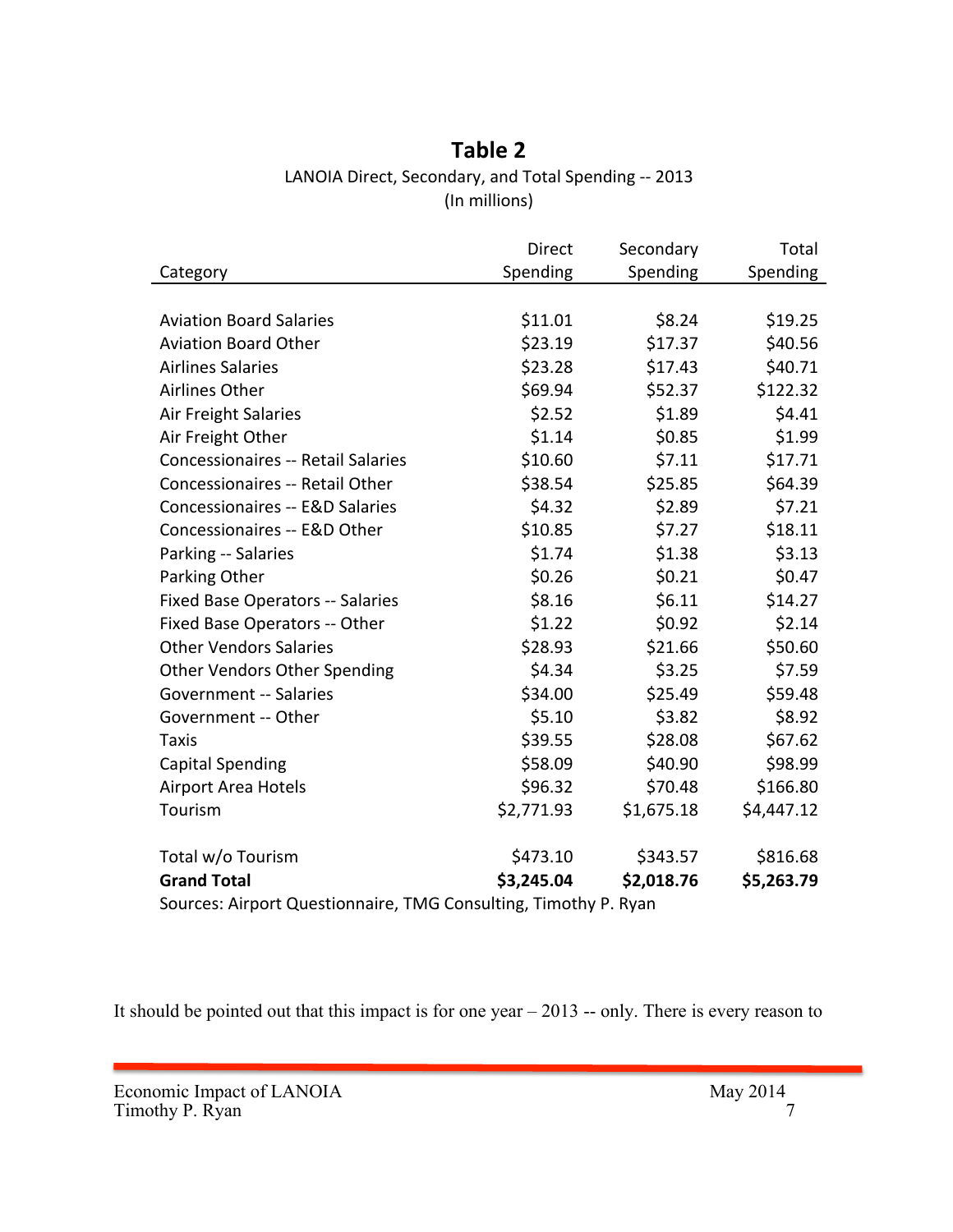believe that this spending will increase substantially in the future because of the increased construction mentioned earlier, increased travel due to a rebounding of the national and local economy, growth of the local tourism industry, expanded business due to the expansion of the air cargo facilities, and increased air service and air cargo activities for New Orleans. But, even without all of this, the Armstrong International Airport contributes over \$5,263.79 million **(or \$5.26 billion)** annually to the New Orleans area economy, made up of \$3.45 billion in direct spending and \$2.02 billion in secondary spending. The Airport is truly a crucial part of the local economic structure.

#### **EMPLOYMENT AND EARNINGS**

The activities of the Armstrong International Airport generate a great deal of employment in the area and income for local residents. As with the spending, there are two types of employment effects that result from the operations of the Airport -- direct and secondary employment. The direct employment impact was calculated from the records of the Aviation Board and the questionnaire that was sent to all airlines, concessionaires, and airport-related firms. The direct and secondary spending described above produces income for local residents. The Bureau of Economic Analysis, in the same publication mentioned above, also provides earnings or income multipliers, and these earnings multipliers are also industry specific. An earnings multiplier indicates the total amount of income that results from a given increase in spending. Table 5 identifies the income generated for area residents by the various categories of Airport impact. In 2013, the activities of the Airport created \$458.74 million of income for New Orleans area residents. Some of this income is paid directly by the Aviation Board, by the airlines and airfreight companies, the concessionaires and related firms, as taxi drivers, and as a result of construction activities at the Airport, and the remainder is paid by the firms that receive secondary spending. Table 3 presents the estimates for total employment and income create by the operations of the Louis Armstrong New Orleans International Airport in 2013.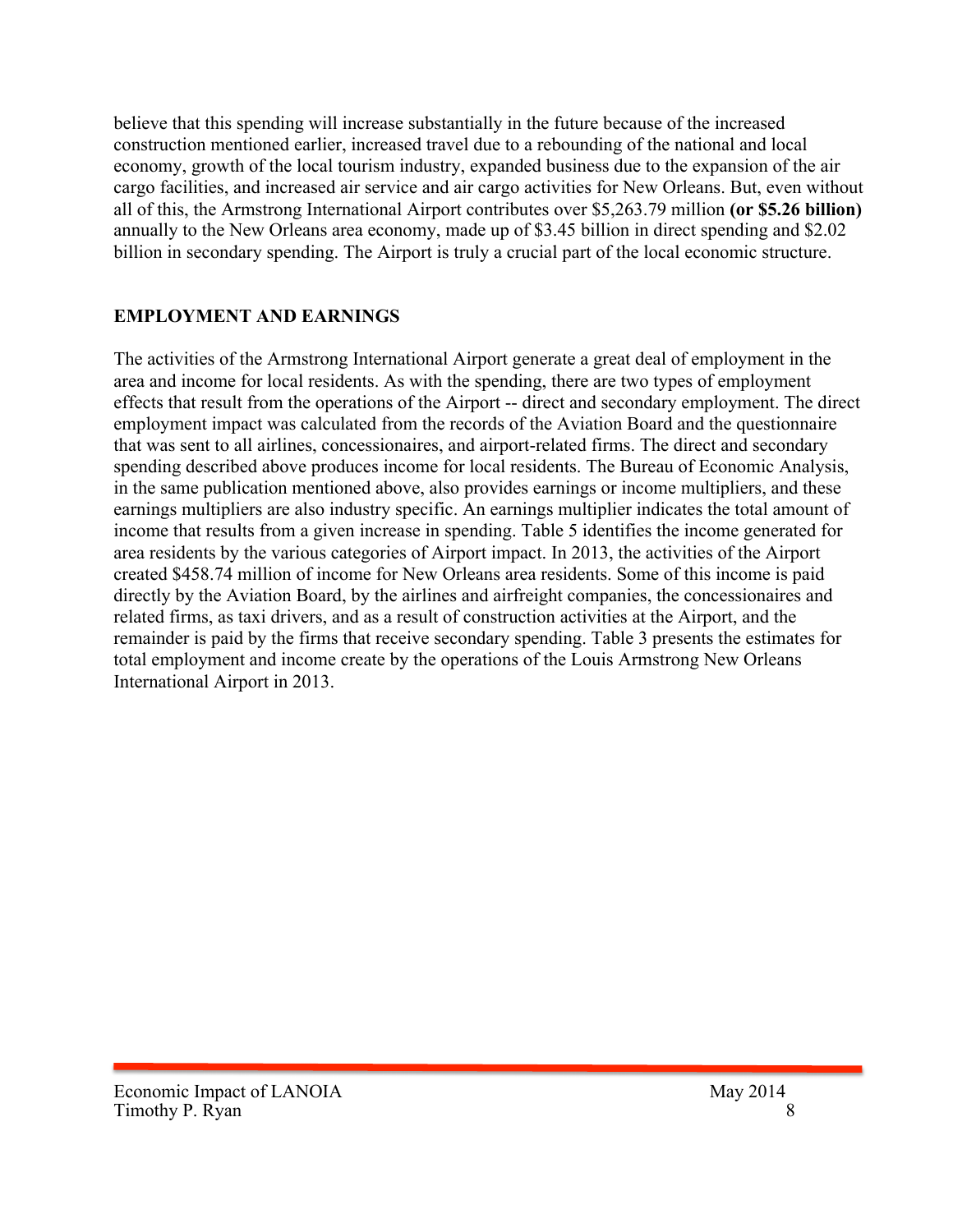## **Table 3** LANOIA Generated Employment and Earnings -- 2013 (Earnings In millions)

| Category                                   | Earnings   | Employment |
|--------------------------------------------|------------|------------|
|                                            |            |            |
| <b>Aviation Board Salaries</b>             | \$15.74    | 79         |
| <b>Aviation Board Other</b>                | \$9.97     | 166        |
| <b>Airlines Salaries</b>                   | \$33.28    | 167        |
| <b>Airlines Other</b>                      | \$30.06    | 502        |
| Air Freight Salaries                       | \$3.61     | 18         |
| Air Freight Other                          | \$0.49     | 8          |
| <b>Concessionaires -- Retail Salaries</b>  | \$18.32    | 214        |
| <b>Concessionaires -- Retail Other</b>     | \$28.07    | 776        |
| <b>Concessionaires -- E&amp;D Salaries</b> | \$7.13     | 93         |
| Concessionaires -- E&D Other               | \$7.05     | 234        |
| Parking -- Salaries                        | \$3.25     | 26         |
| Parking Other                              | \$0.23     | 4          |
| <b>Fixed Base Operators -- Salaries</b>    | \$11.67    | 59         |
| Fixed Base Operators -- Other              | \$0.53     | 9          |
| <b>Other Vendors Salaries</b>              | \$41.37    | 207        |
| <b>Other Vendors Other Spending</b>        | \$1.87     | 31         |
| <b>Government -- Salaries</b>              | \$61.31    | 802        |
| Government -- Other                        | \$4.10     | 120        |
| Taxis                                      | \$32.43    | 904        |
| <b>Capital Spending</b>                    | \$44.90    | 799        |
| <b>Airport Area Hotels</b>                 | \$61.54    | 1,387      |
| Tourism                                    | \$1,590.27 | 46,754     |
| Total w/o Tourism                          | \$416.89   | 6,606      |
| <b>Grand Total</b>                         | \$2,007.16 | 53,360     |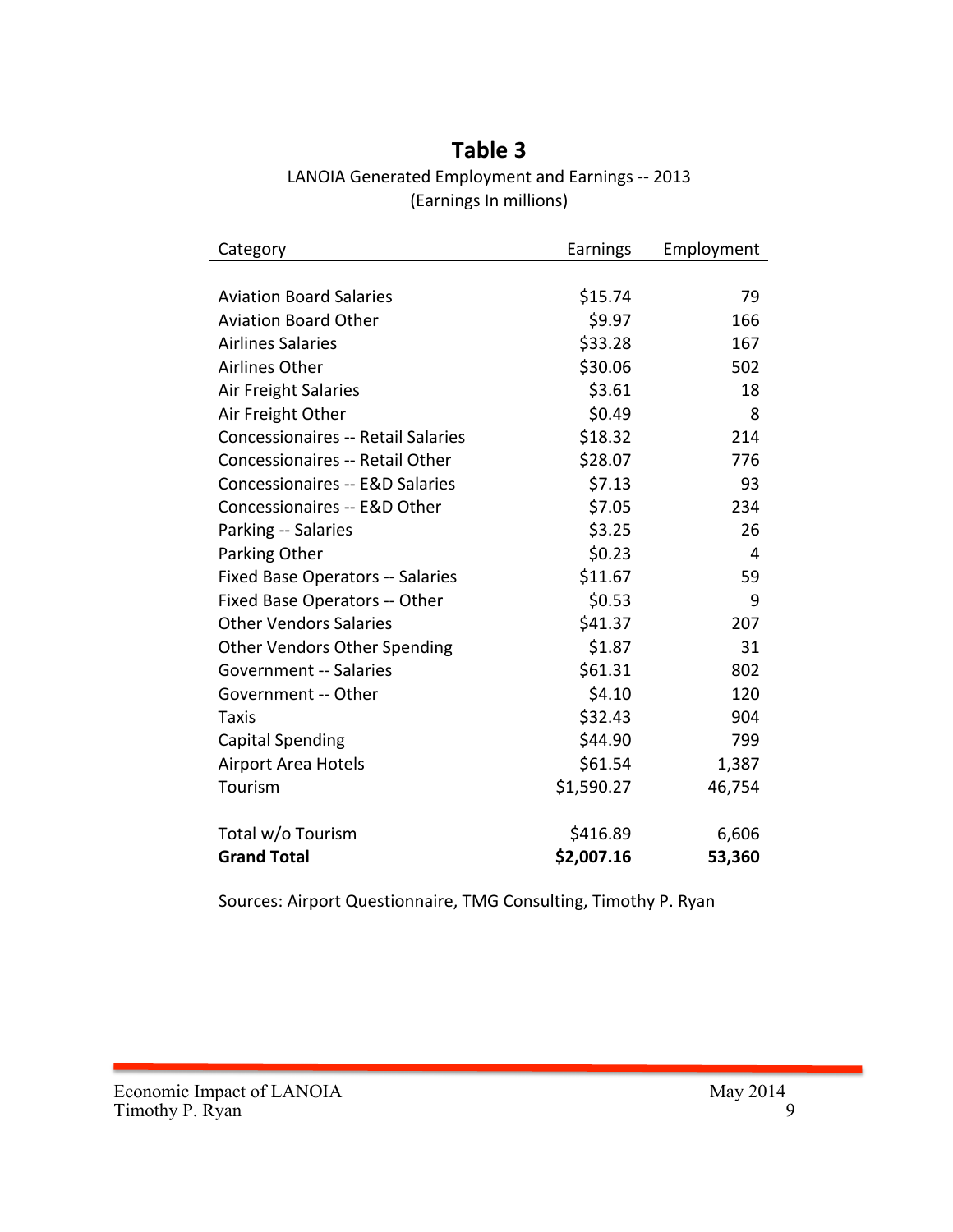In 2013, there were a total of 53,360 people in the New Orleans metro area who owe their job, either directly or indirectly, to the operations of the Airport. The direct employment consists of people who are employed by the Aviation Board, by professional services and consultants paid for by the Aviation Board, by the airlines and airfreight companies, the concessionaires and related firms, as taxi drivers, and as a result of construction activities at the Airport. The indirect, or secondary, employment consists of people whose jobs are supported, in whole or in part, by the spending of the Aviation Board, by the airlines and airfreight companies, the concessionaires and related firms, as taxi drivers, and as a result of construction activities at the Airport.

The direct and secondary spending described above produces income for local residents. The IMPLAN Group, in the same publication mentioned above, also provides earnings or income multipliers, and these earnings multipliers are also industry specific. An earnings multiplier indicates the total amount of income that results from a given increase in spending. Table 3 also identifies the income generated for area residents by the various categories of Airport impact. In 2013, the activities of the Airport created \$2,007.16 million (or \$2.01 billion) of income for New Orleans area residents. Some of this income is paid directly by the Aviation Board, by the airlines and airfreight companies, the concessionaires and related firms, as taxi drivers, and as a result of construction activities at the Airport, and the remainder is paid by the firms that receive secondary spending.

## **STATE AND LOCAL TAX REVENUE**

When money is spent in any local economy, some of that spending produces tax revenues to State and local governments in the area. At the State level, the direct spending at the Airport and the direct spending of visitors to Airport hotels pay state sales taxes and state hotel-motel taxes. In addition, the Airport related spending generates income in the area (See Table 3) and from that income recipients pay state income taxes, state sales taxes, and state excise taxes. At the local level, the direct spending at the Airport and the direct spending of visitors to Airport hotels pay local sales taxes and local hotel-motel taxes. Airport related income recipients pay local sales taxes from their income.

The final variables to estimate are state and local tax revenues created by the hard construction activities. The businesses involved in the direct spending – the airlines, the construction companies, the concessionaires, and the like -- pay taxes directly to the state of Louisiana and to the local governments in the region. These direct taxes include corporate income, corporate franchise, sales, property, and various miscellaneous taxes. In addition, the economic activity created by the company creates additional state and local tax revenue.

State taxes generated by economic activity are taxes paid on the income generated by those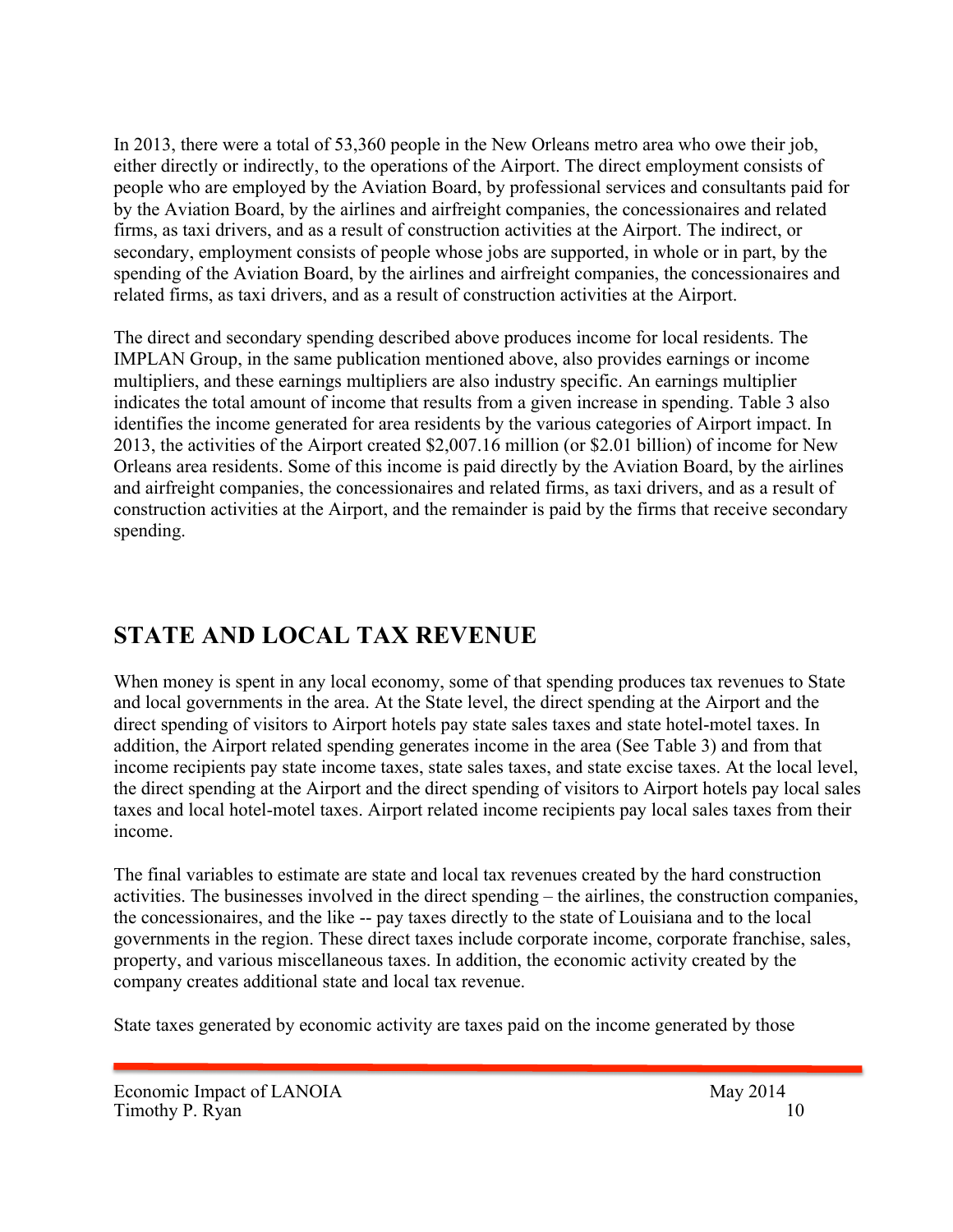operations and sales taxes paid directly on the sale of goods and services. Out of that income, the recipient pays his state income taxes; in addition, he buys goods and services and pays the taxes that apply to those goods and services. The retail sales tax applies to the purchase of some goods and services. The assumption used to estimate the revenue from all of these taxes is that the recipient of newly created income is no different from the average Louisiana consumer; thus, the proportion of income that is paid in these various taxes is equal to average values for the state as a whole.

State income taxes paid out of the income generated by the company's activities can be estimated by determining the proportion of income that the average person in the state pays in state income taxes. In 2012, the latest year for which data exists, that proportion for state income taxes is 1.50% (Source: United States Bureau of the Census, State Government Finances: 2012).

To estimate the amount of sales tax revenue attributable to the income generated, the same methodology is employed. According to the Census Bureau residents pay 1.53% of their income in the form of state sales taxes.

The next category of state tax revenue is specific excise taxes paid, sometimes referred to as selective sales taxes. In order to estimate the amount of these taxes paid as a result of the Airport activities, we employ a methodology similar to the one used for the personal income tax. The Census Bureau provides estimates of the revenue raised by the state by the various excise taxes enumerated above. Dividing the total of this revenue by income produces the estimate of the proportion of excise tax revenue 1.12%.

The next category of taxes is business taxes. These include various license and state corporate income and franchise taxes. The sales and profits generated by the project will create significant business tax revenue for the two states. According to the Census Bureau, the proportion of income paid in the form of business taxes is 0.27%.

The sale of hotel rooms is taxed by both the state and local governments. At the state level, hotel room sales are taxed at a rate of 6%. Part of that revenue is used to pay off the Superdome bonds and the remainder goes to the state general fund.

Finally, there are local taxes. The main local taxes are the local sales and property taxes. The methodology used to estimate the local sales tax is to estimate, using the Consumer Expenditure Survey, the percentage of his/her income the average worker spends on goods taxable by local government in Louisiana. That percentage is then multiplied by the earnings created by the project to determine total taxable spending created by the project. Taxable spending is then multiplied by the tax rate to determine total local sales tax revenue created. Property taxes are estimated assuming that employees related to this project are similar to the average job in the State with respect to homeownership and value of property. Total local property taxes in the State of Louisiana [Source: Louisiana Tax Commission, Annual Report, 2012] are divided by total employment to estimate the local property taxes paid per job. There are a number of hotels in Kenner that are "Airport" hotels and owe their existence to the Airport. The local tax rate for hotel room nights in Jefferson Parish is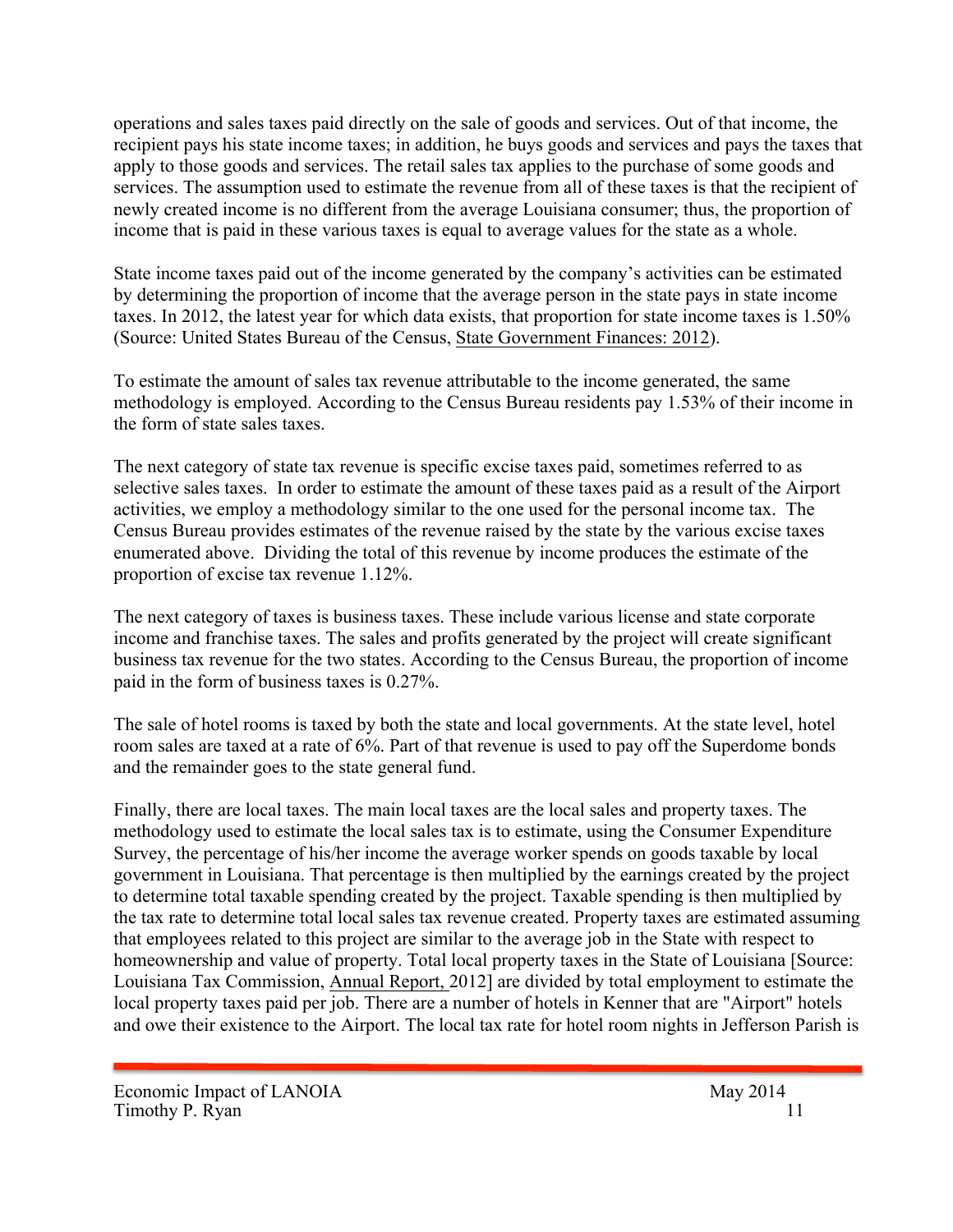5.75%. Applying these rates to the hotel spending yields the estimate for local tax revenue from the hotel spending.

In 2013, the activities of the Airport produced \$205.51 million in state tax revenue and \$279.12 million in local tax revenue, for a total of \$484.62 million (See Table 4).

#### **Table 4** LANOIA Created State and Local Tax Revenues -- 2013 (In millions)

| Category                                   | <b>State Taxes</b> | <b>Local Taxes</b> | <b>Total Taxes</b> |
|--------------------------------------------|--------------------|--------------------|--------------------|
|                                            |                    |                    |                    |
| <b>Aviation Board Salaries</b>             | \$0.70             | \$0.39             | \$1.09             |
| <b>Aviation Board Other</b>                | \$0.44             | \$0.49             | \$0.93             |
| <b>Airlines Salaries</b>                   | \$1.47             | \$0.83             | \$2.31             |
| <b>Airlines Other</b>                      | \$1.33             | \$1.48             | \$2.81             |
| <b>Air Freight Salaries</b>                | \$0.16             | \$0.09             | \$0.25             |
| Air Freight Other                          | \$0.02             | \$0.02             | \$0.05             |
| <b>Concessionaires -- Retail Salaries</b>  | \$0.81             | \$0.71             | \$1.52             |
| Concessionaires -- Retail Other            | \$1.24             | \$2.03             | \$3.27             |
| <b>Concessionaires -- E&amp;D Salaries</b> | \$0.32             | \$0.30             | \$0.61             |
| Concessionaires -- E&D Other               | \$0.31             | \$0.59             | \$0.90             |
| Parking -- Salaries                        | \$0.14             | \$0.10             | \$0.25             |
| Parking Other                              | \$0.01             | \$0.01             | \$0.02             |
| <b>Fixed Base Operators -- Salaries</b>    | \$0.52             | \$0.29             | \$0.81             |
| Fixed Base Operators -- Other              | \$0.02             | \$0.03             | \$0.05             |
| <b>Other Vendors Salaries</b>              | \$1.83             | \$1.04             | \$2.87             |
| <b>Other Vendors Other Spending</b>        | \$0.08             | \$0.09             | \$0.17             |
| <b>Government -- Salaries</b>              | \$2.71             | \$2.57             | \$5.28             |
| Government -- Other                        | \$0.18             | \$0.31             | \$0.49             |
| Taxis                                      | \$1.44             | \$2.36             | \$3.79             |
| <b>Capital Spending</b>                    | \$1.99             | \$2.32             | \$4.31             |
| <b>Airport Area Hotels</b>                 | \$8.50             | \$3.85             | \$12.36            |
| Tourism                                    | \$181.27           | \$259.20           | \$440.47           |
| Total w/o Tourism                          | \$24.23            | \$19.92            | \$44.15            |
| <b>Grand Total</b>                         | \$205.51           | \$279.12           | \$484.62           |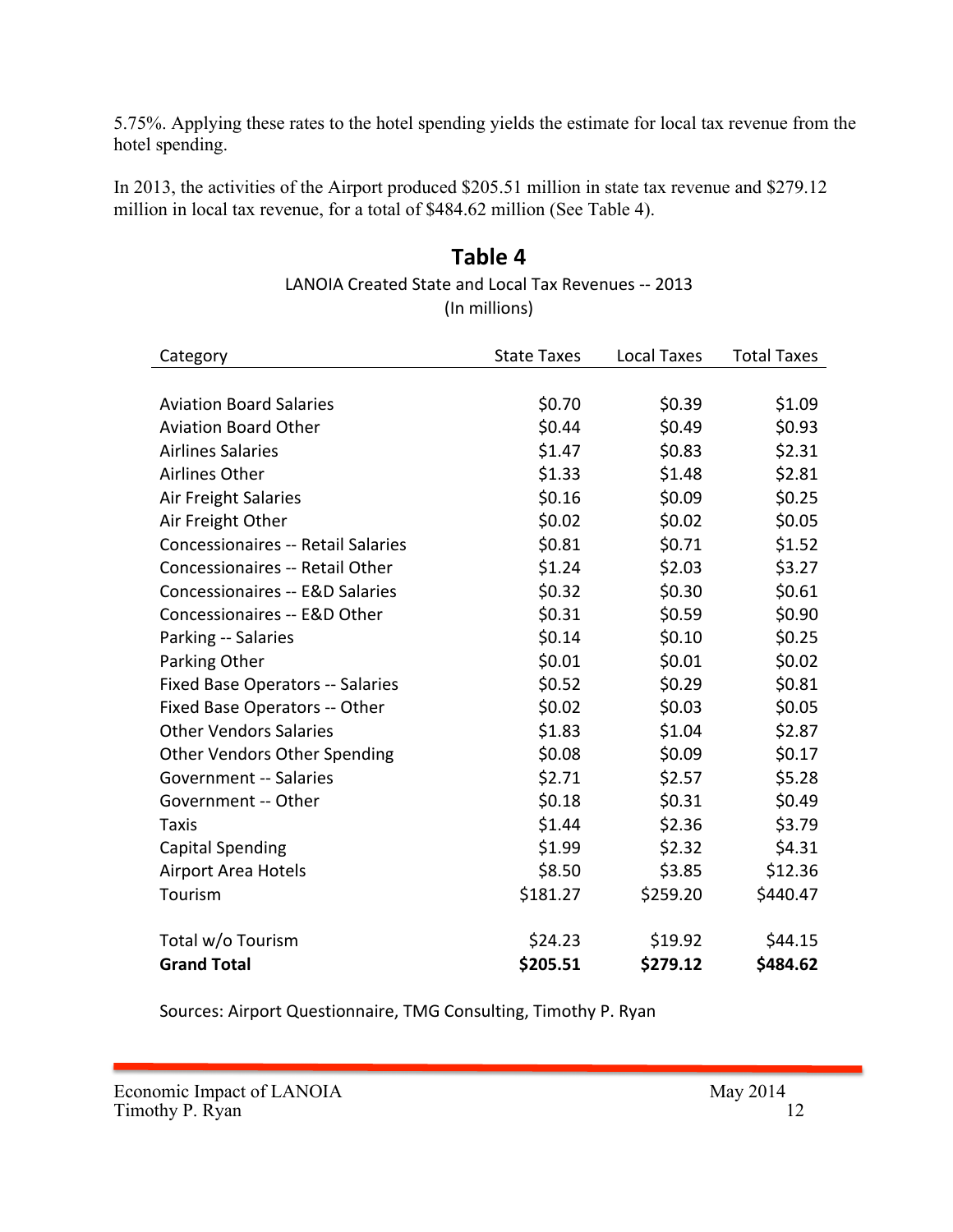## **IMPACT OF THE AIRPORT BROKEN DOWN GEOGRAPHICALLY**

The purpose of this section of the report is to estimate the impact of Airport operations on the economies of the City of Kenner, St. Charles Parish, Jefferson Parish, and Orleans Parish. Theoretically, all of the economic impact of the Airport could be attributed to the City of Kenner since the Airport is located in Kenner and all spending occurs there. However, in an economy, the impact is spread around to the geographic areas in which businesses are located and in areas in which employees live.

The economic impact was broken down into the four geographic regions based on the following methodology:

- 1. All income or salary related spending was broken down by the home parish or city of the employee. That information was obtained from the badge list as provided by the Airport and analyzed by TMG Consulting.
- 2. All business related spending was broken down by the parish or city that the business is located. That information was obtained from the vendor list as provided by the Airport and analyzed by TMG Consulting.
- 3. All Airport hotels were located in Kenner.
- 4. Tourism spending was broken down based on the distribution of hotel rooms in the New Orleans area as reported by PKF Consulting for calendar year 2013.

Tables 5 through 8 present the six categories of the Airport's impact (direct spending, secondary spending, total spending, earnings, jobs, and local taxes) broken down by the totals for Kenner, St. Charles Parish, Jefferson Parish, and Orleans Parish.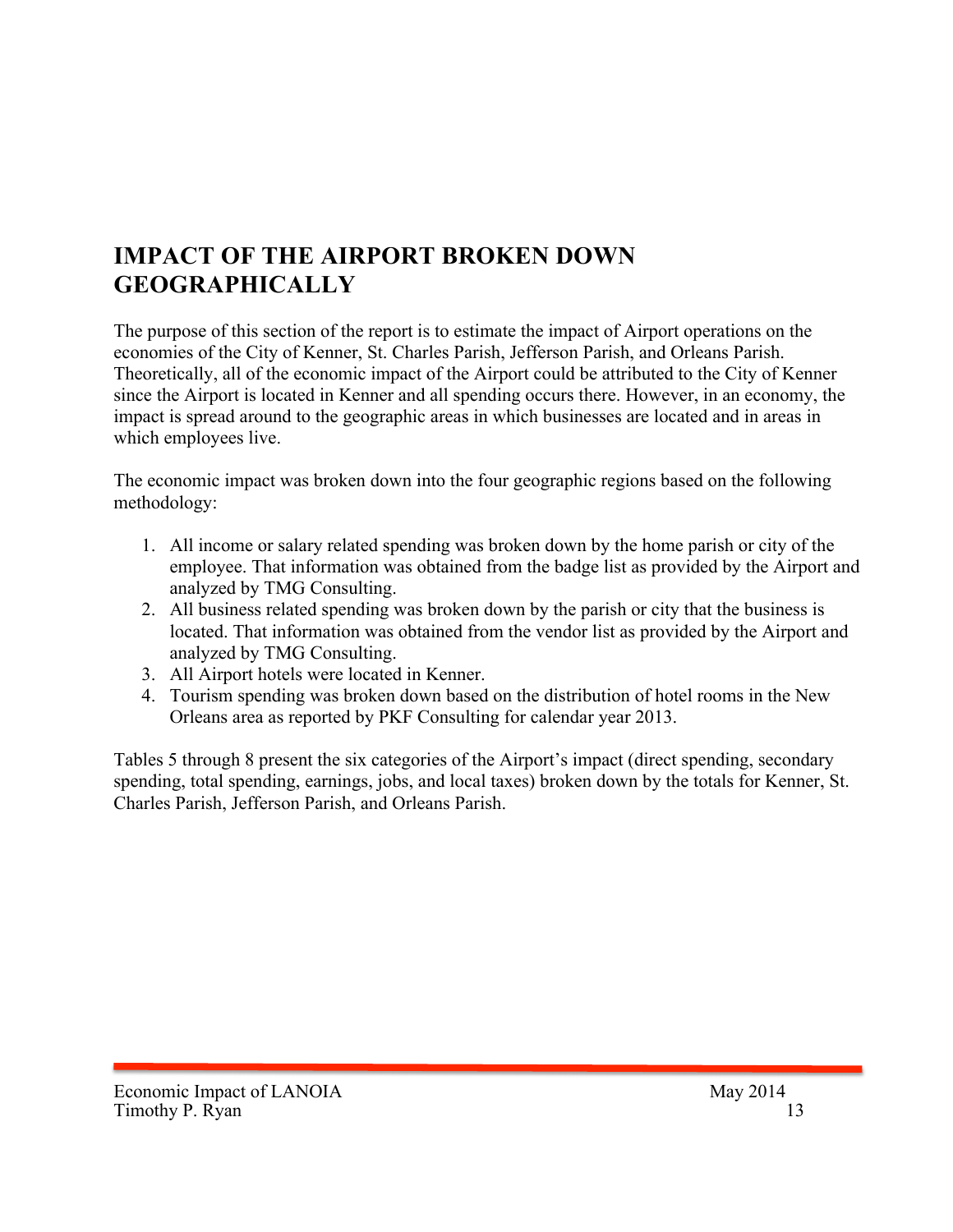## **Table 5**

#### LANOIA Direct, Secondary, and Total Spending Broken Down by Parish or City 2013 Airport Operations Only

#### (In millions)

|                       |                 | Secondary | Total    |
|-----------------------|-----------------|-----------|----------|
| Category              | Direct Spending | Spending  | Spending |
|                       |                 |           |          |
| City of Kenner        | \$153.12        | \$111.64  | \$264.76 |
| St. Charles Parish    | \$21.49         | \$15.78   | \$37.28  |
| Jefferson Parish      | \$255.56        | \$186.00  | \$441.56 |
| <b>Orleans Parish</b> | \$105.76        | \$76.56   | \$182.33 |

Sources: Airport Questionnaire, TMG Consulting, Timothy P. Ryan

## **Table 6**

#### LANOIA Direct, Secondary, and Total Spending Broken Down by Parish or City 2013 Total Including Tourism Impact

#### (In millions)

| Category           | <b>Direct Spending</b> | Secondary<br>Spending | Total<br>Spending |
|--------------------|------------------------|-----------------------|-------------------|
|                    |                        |                       |                   |
| City of Kenner     | \$431.95               | \$280.16              | \$712.11          |
| St. Charles Parish | \$21.49                | \$15.78               | \$37.28           |
| Jefferson Parish   | \$776.06               | \$500.55              | \$1,276.61        |
| Orleans Parish     | \$2,357.20             | \$1,437.19            | \$3,794.39        |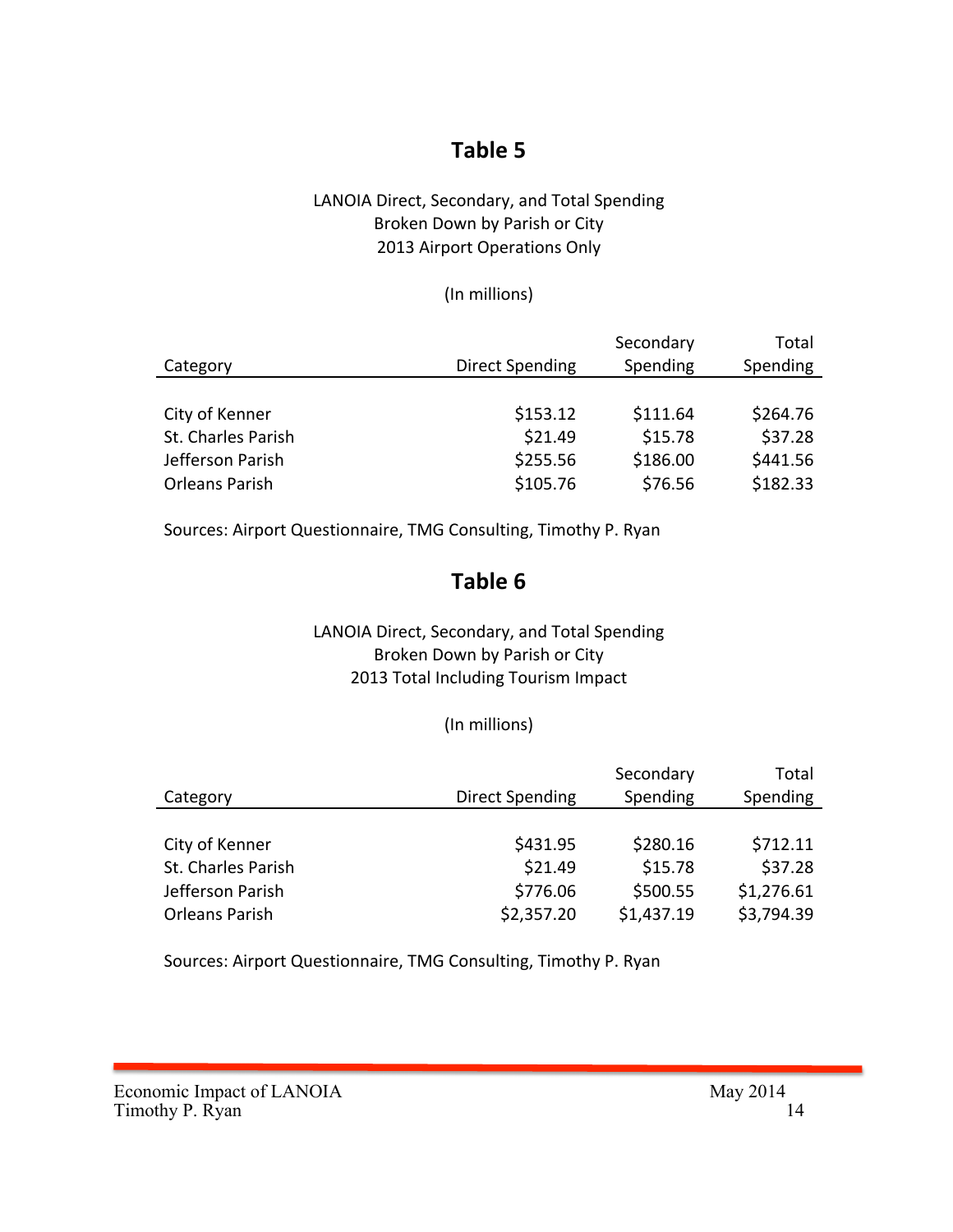## **Table 7**

#### LANOIA Earnings, Employment, and Local Taxes Broken Down by Parish or City 2013 Airport Operations Only

#### (Earnings and Taxes In millions)

| Category              | Earnings | Employment | Local Taxes |
|-----------------------|----------|------------|-------------|
|                       |          |            |             |
| City of Kenner        | \$115.10 | 2,334      | \$6.72      |
| St. Charles Parish    | \$29.57  | 297        | \$1.05      |
| Jefferson Parish      | \$216.23 | 3,592      | \$10.71     |
| <b>Orleans Parish</b> | \$95.51  | 1,465      | \$4.45      |

Sources: Airport Questionnaire, TMG Consulting, Timothy P. Ryan

## **Table 8**

#### LANOIA Earnings, Employment, and Local Taxes Broken Down by Parish or City 2013 Total Including Tourism Impact

#### (Earnings and Taxes In millions)

| Category              | Earnings   | Employment | Local Taxes |
|-----------------------|------------|------------|-------------|
|                       |            |            |             |
| City of Kenner        | \$275.07   | 7,037      | \$32.79     |
| St. Charles Parish    | \$29.57    | 297        | \$1.05      |
| Jefferson Parish      | \$514.84   | 12,372     | \$59.38     |
| <b>Orleans Parish</b> | \$1,387.17 | 39,440     | \$214.98    |

Sources: Airport Questionnaire, TMG Consulting, Timothy P. Ryan

In 2013, just the operations of the Louis Armstrong New Orleans International Airport created total spending of \$264.76 million in Kenner, \$37.28 million in St. Charles Parish, \$441.56 million in Jefferson Parish, and \$182.33 million in Orleans. Additionally, the operations of the Airport supported 2,334 jobs in Kenner, 297 jobs in St. Charles Parish, 3,592 jobs in Jefferson, and 1,465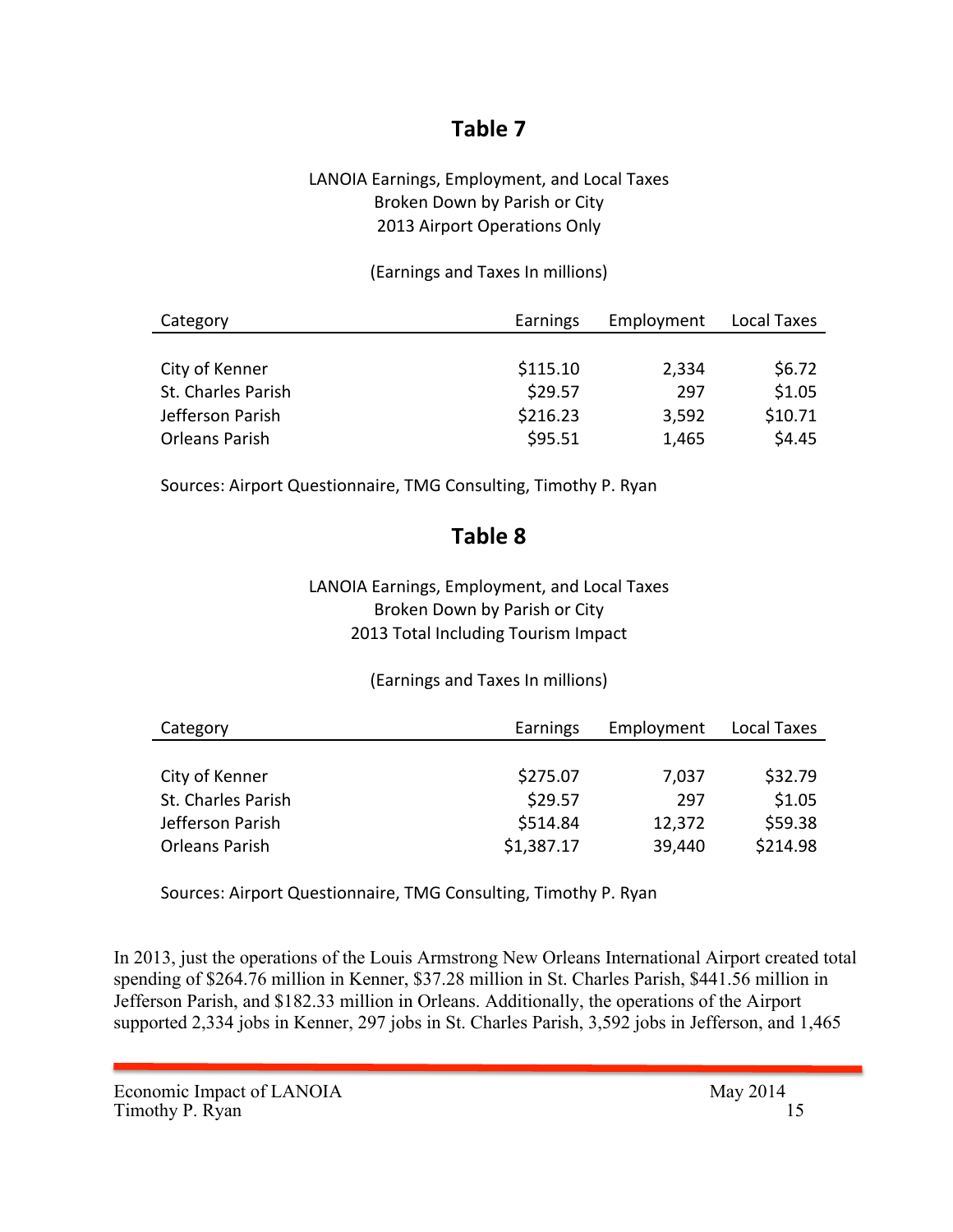jobs in Orleans. Finally, the operations of the Airport created \$6.72 million in local taxes for the City of Kenner, \$1.05 million in taxes in St. Charles Parish, \$10.71 million in taxes for Jefferson Parish, and \$4.45 million in taxes for Orleans Parish. All this is in addition to the tourism impact.

Adding in the impact of the Airport on the tourism industry, the Airport created total spending of \$712.11 million in Kenner, \$37.28 million in St. Charles Parish, \$1,276.61 million in Jefferson Parish, and \$3,794.39 million in Orleans. The Airport supported 7,037 jobs in Kenner, 297 jobs in St. Charles Parish, 12,372 jobs in Jefferson, and 39,440 jobs in Orleans. Finally, considering the tourism impact, the Airport created \$32.79 million in local taxes for the City of Kenner, \$1.05 million in taxes in St. Charles Parish, \$59.38 million in taxes for Jefferson Parish, and \$214.98 million in taxes for Orleans Parish. These are 2013 estimates; however, the impacts will not only be repeated annually, but will increase substantially when the new terminal is built and operating.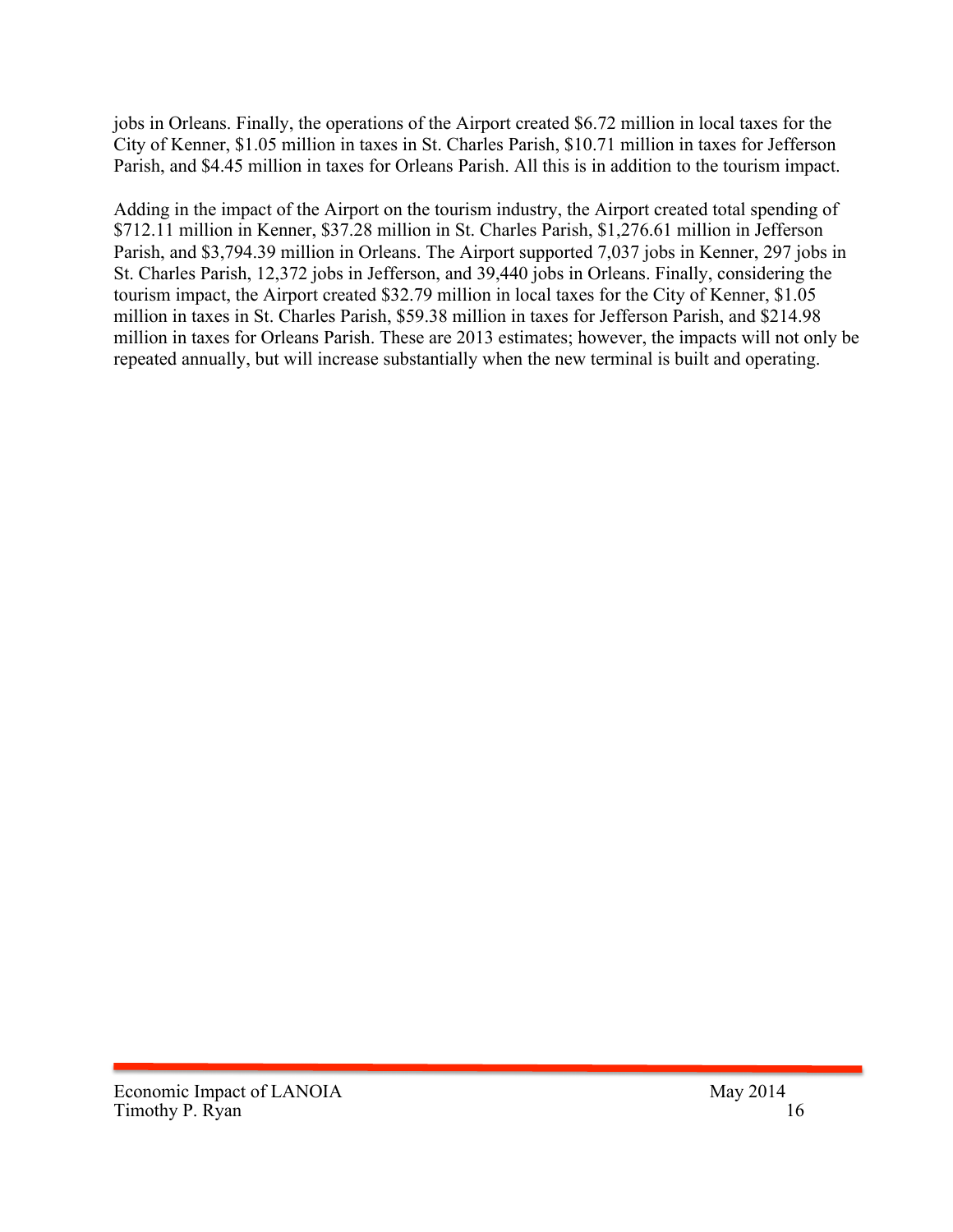## **PROJECTD FUTURE IMPACT**

This section of the report identifies the projected future impact when the new terminal is in place. The terminal is expected to be completed by 2018; but from 2018 to 2023, the Airport will continue to pay for the existing debt service as well as the debt service on the new facility and other improvements. In 2023, the debt on the existing bonds will be completely paid off and the "costs per enplanement" for the airlines will drop.

The new terminal and related improvements will create new economic activity in the New Orleans area economy for several reasons. Those include:

- 1. With a smaller footprint, the new facility will cost significantly less to operate, thereby reducing costs to the airlines.
- 2. With passengers able to access the concessionaries for all concourses behind security, revenues generated at food and retail outlets will increase to match revenue levels observed at other similar airports, thereby reducing the costs to the airlines even further.
- 3. The lower costs to the airlines will attract additional flights into and out of the Airport, including more transfer flights.
- 4. The new terminal will free up land on the south side of the Airport property to attract additional air cargo and fixed base operators, which will positively impact the local economy.

This section of the report quantifies these aspects of the projected future impact of the Airport once existing debt is retired and the new terminal and other improvements are fully operational. The increased impact will be driven by several factors:

- 1. Increased enplanements.
- 2. Increased air cargo operations resulting from larger air cargo facilities.
- 3. Increased fixed base operations resulting from larger air cargo facilities.

## Increased Enplanements

The most important driver of increased Airport impact is increased enplanements. Enplanements are expected to increase for two main reasons. First, the lower costs per enplanements (CPE) to the airlines will encourage the airlines to put more flights into and out of New Orleans. This phenomenon is referred to in economics as the "price effect" and is standard economic theory. This is especially true for the low cost airlines who charge low fares compared to the traditional airlines and are thus much more sensitive to lower costs per enplanement. In addition, the lower costs and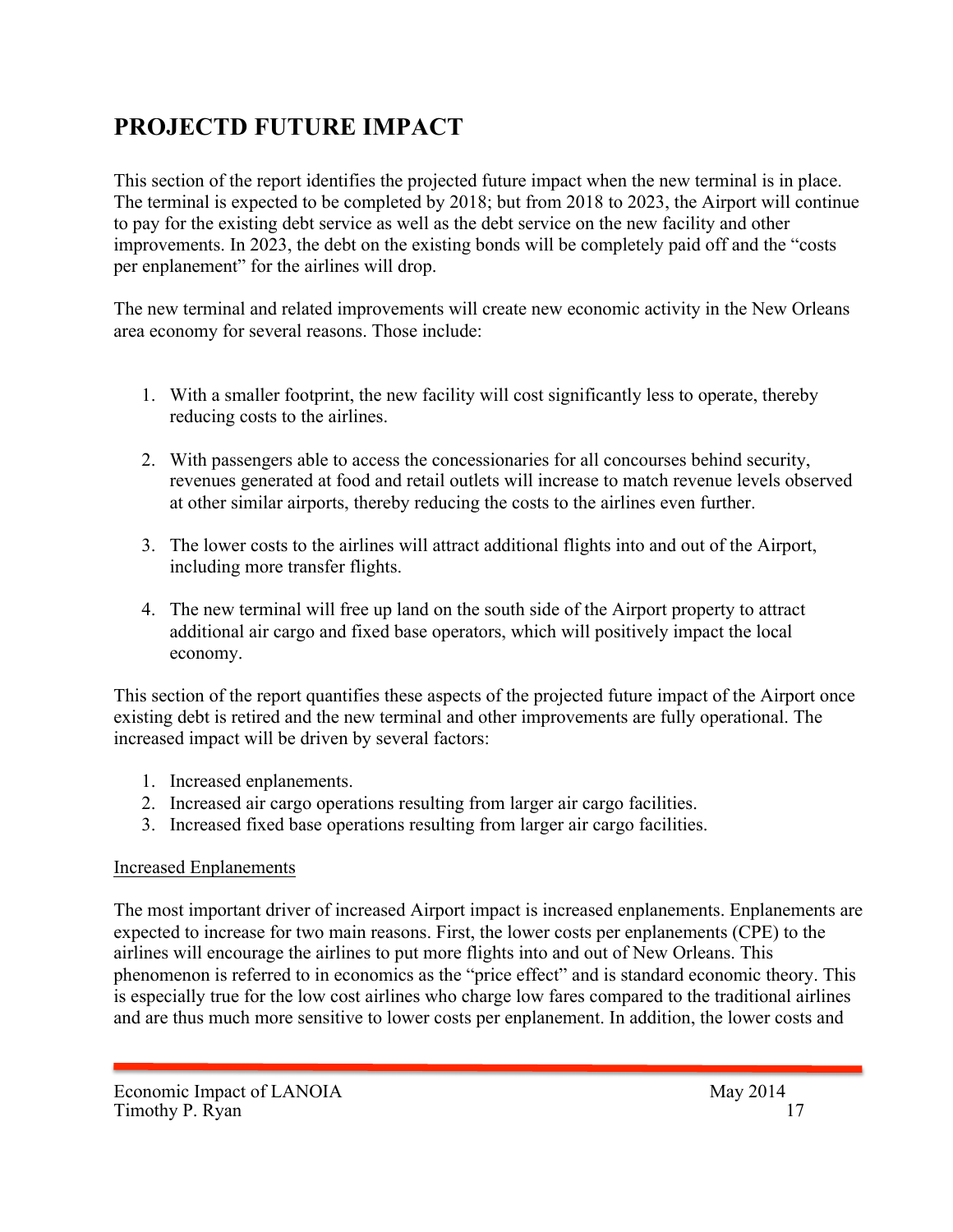the more traveler-friendly configuration of the new terminal will encourage the traditional airlines to use New Orleans to a larger extent than currently for transfer passengers, or hub services. Finally, the tourism industry in New Orleans has engaged the Boston Consulting Group to develop a master plan for the tourism industry. That master plan develops a series of strategies to increase the number of visitors from the 2012 level of 9.01 million visitors to 13.70 million visitors by 2018. One of the strategies to implement the master plan is to increase the hotel/motel tax to create funds to increase the marketing of the area, provide critical services to the tourist areas (mostly the French Quarter), and create a "big-event fund" to attract mega conventions and sporting events. That tax is currently in place. In order to make the overall tourism strategy effective, the Airport has to be a major player. If the Airport does not make is cost effective for the airlines to schedule additional flights at reasonable rates, the plan will fall short of its goal. The Airport and the local tourist industry must work hand-in-hand to maximize effectiveness.

In order to estimate the impact of lower CPE on the level of enplanements, a cross-section multiple regression analysis was used. The regression equation used took the following form:

|                                                           | Enplanements <sub>i</sub> = $\beta_0 + \beta_1$ (CPE level <sub>i</sub> )+ $\beta_2$ (Hub <sub>i</sub> )+ $\beta_3$ (TotRev <sub>i</sub> )+ $\beta_4$ (MultAir <sub>i</sub> )+ $\varepsilon$ |
|-----------------------------------------------------------|----------------------------------------------------------------------------------------------------------------------------------------------------------------------------------------------|
| Where: $Emplanements_i$                                   | $=$ Enplanements at the 81 airports nationally.                                                                                                                                              |
| $\beta_0$ , $\beta_1$ , $\beta_2$ , $\beta_3$ , $\beta_4$ | = Estimated regression coefficient for each variable.                                                                                                                                        |
| $CPE$ level                                               | $=$ The Cost per enplanement for each airport.                                                                                                                                               |
| $Hub_i$                                                   | $=$ The status of the Airport with respect to the number of transfer                                                                                                                         |
|                                                           | flights. This variable can take a 1,2, or 3 value with 3 being the                                                                                                                           |
|                                                           | largest number of transfer flights.                                                                                                                                                          |
| $TotRev_i$                                                | $=$ The total revenue of the 81 airports.                                                                                                                                                    |
| MultAiri                                                  | $=$ Is a dummy variable that takes on the value of 1 if the city has more                                                                                                                    |
|                                                           | than one airport, zero otherwise.                                                                                                                                                            |
| ε                                                         | $=$ The regression error term.                                                                                                                                                               |
|                                                           |                                                                                                                                                                                              |

The regression equation sets up the hypothesis that lower costs per enplanement would increase the number of enplanements, holding other factors constant. The other factors include the number of transfer flights that would increase enplanements; the total revenue of the airport, which is a proxy for the size of the population and the tourism area that the airport serves; and whether or not the airport has competition in its area, which would reduce enplanements. Table 9 presents the results of the regression analysis.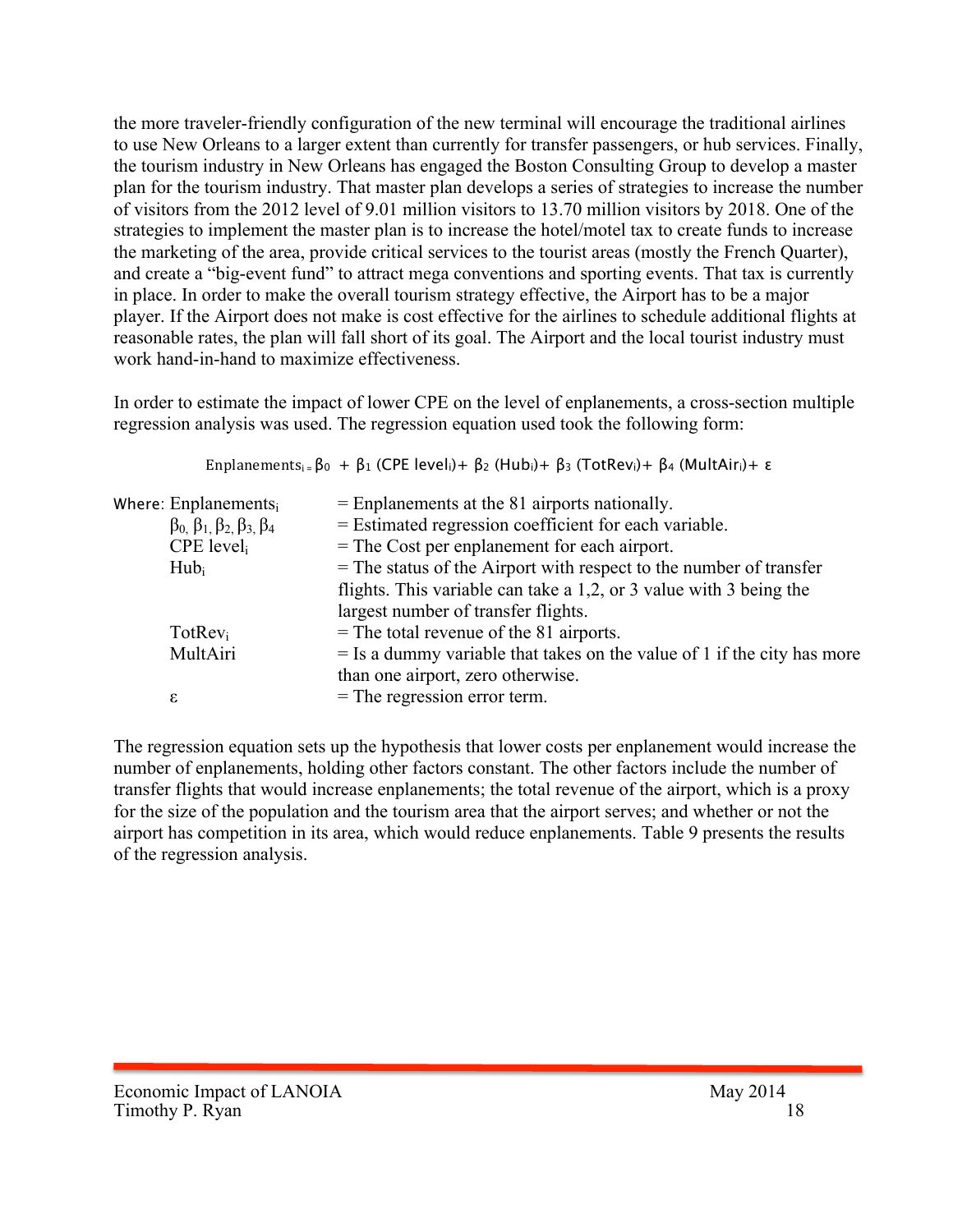## **Table 9**

#### Regression Results

| Variable                  | Coefficient | T-Statistic |
|---------------------------|-------------|-------------|
|                           |             |             |
| Constant                  | 2,022,899   | 1.93        |
| <b>CPE</b>                | (585,771)   | $-6.34$     |
| Hub                       | 3,193,204   | 7.17        |
| TotRev                    | 0.0590      | 12.26       |
| MultAir                   | (1,098,762) | $-1.24$     |
|                           |             |             |
| Number of Observations    |             | 81          |
| F(4,76)                   |             | 130.23      |
| Prob > F                  |             | 0.0000      |
| R Squared                 |             | 0.8727      |
| <b>Adjusted R Squared</b> |             | 0.8660      |
| Root MSE                  |             | 3,000,000   |

As Table 9 indicates, the regression equation is a good fit in that the F value is large, indicating that the probability is very close to zero that these results are just chance. The adjusted R squared is .8660, or that the variables listed explain 87% of the variation in the dependent variable, the number of enplanements. All of the variables have the expected sign and the CPE variable has a negative coefficient as expected and a t-statistic of -6.34, indicating that the variable is highly significant.

The regression results indicate that a one-dollar reduction in the costs per enplanement for an airport will increase enplanements on average by 585,771, holding everything else constant. According to the Airport projections, the CPE in 2012 was \$9.08 and is expected to go to \$7.74 in 2023 once existing debt is eliminated. Thus, the new terminal is expected to reduce CPE by \$1.34. Multiplying the regression coefficient on the CPE variable by \$1.34 produces the expected increase in enplanements due to lowering CPE (holding everything else constant). That expected increase is 784,933. That figure includes both new passengers whose destination is New Orleans plus new transfer passengers. The assumption is that 30% of the new enplanements (or 235,480) are new transfer passengers and 70% (549,453) are new passengers with New Orleans as their final destination.

But everything else is not going to be held constant. Specifically, we must account for the increased tourism advertising and other measures that will increase enplanements. As indicated, the goal of the BCG master plan for New Orleans tourism is to increase visitors from 9.01 million to 13.7 million for an increase of 4.69 million tourists. For the purposes of this report, it is assumed that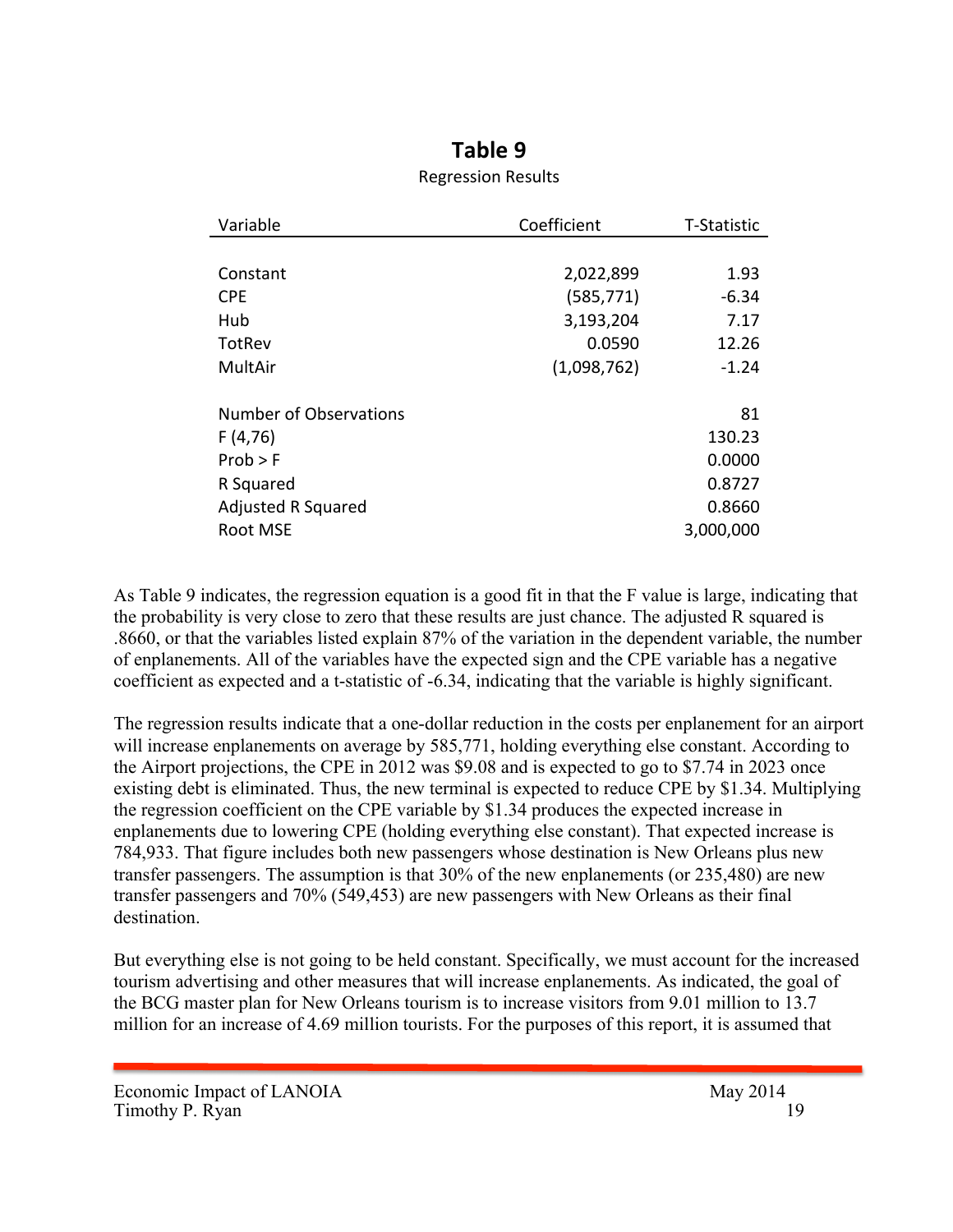one-half of the goal will be achieved. That means that this study assumes the impact of the new promotion efforts will increase visitation by 2.345 million visitors. Using the 2012 data for the number of visitors who fly into New Orleans, the total number of new enplanements created by the new tourism initiatives is 1.086 million. Subtracting that from the 784,933 projected from lower CPE, the net addition in enplanements due to the increased tourism marketing is 300,802. Adding this to the projected number of new enplanements created by the lower CPE, the total expected increase in enplanements is 1.086 million – 235,480 of which are transfer passengers and 850,255 are new travelers to New Orleans.

#### New On-Property Airport Hotel

The new construction program envisioned by the Airport includes a new on-property airport hotel. The current proposal calls for a 250 hotel that can serve general travelers as well as host small conventions and corporate meeting that prefer an Airport site. It can also serve travelers who will increasingly use New Orleans as a transfer airport. With the increases in passengers envisioned in this report, the new on-property hotel will serve to increase the overall size of the market and not attract customers from existing hotels. The assumptions used in this report are 250 rooms, an average daily room rate of \$120, and an average occupancy rate of 80%, which is consistent with the local market and with airport hotels.

#### Increased Air Cargo

The new facilities to be built under the new terminal project include additional facilities for air cargo. Air cargo is expected to increase as the number of commercial flights increases but new facilities should attract additional air cargo operations also. The assumption is that the new facilities will increase air cargo activities by an additional 15% on top of the impact of additional flights.

#### Increased Fixed Base Operations

As in the case of air cargo, the new facilities to be built under the new terminal project include additional facilities for fixed base operations. These new facilities will encourage more private aircraft operations. The assumption is that the new facilities will increase private aircraft activities by 20%.

Tables 10, 11, and 12 provide estimates of the additional economic impact of the proposed new terminal and related facilities. Note that the figures estimated in these Tables are only incremental impact from 2013 to 2023, not the total 2023 impact. Tables 13 through 15 present the total impact in 2013.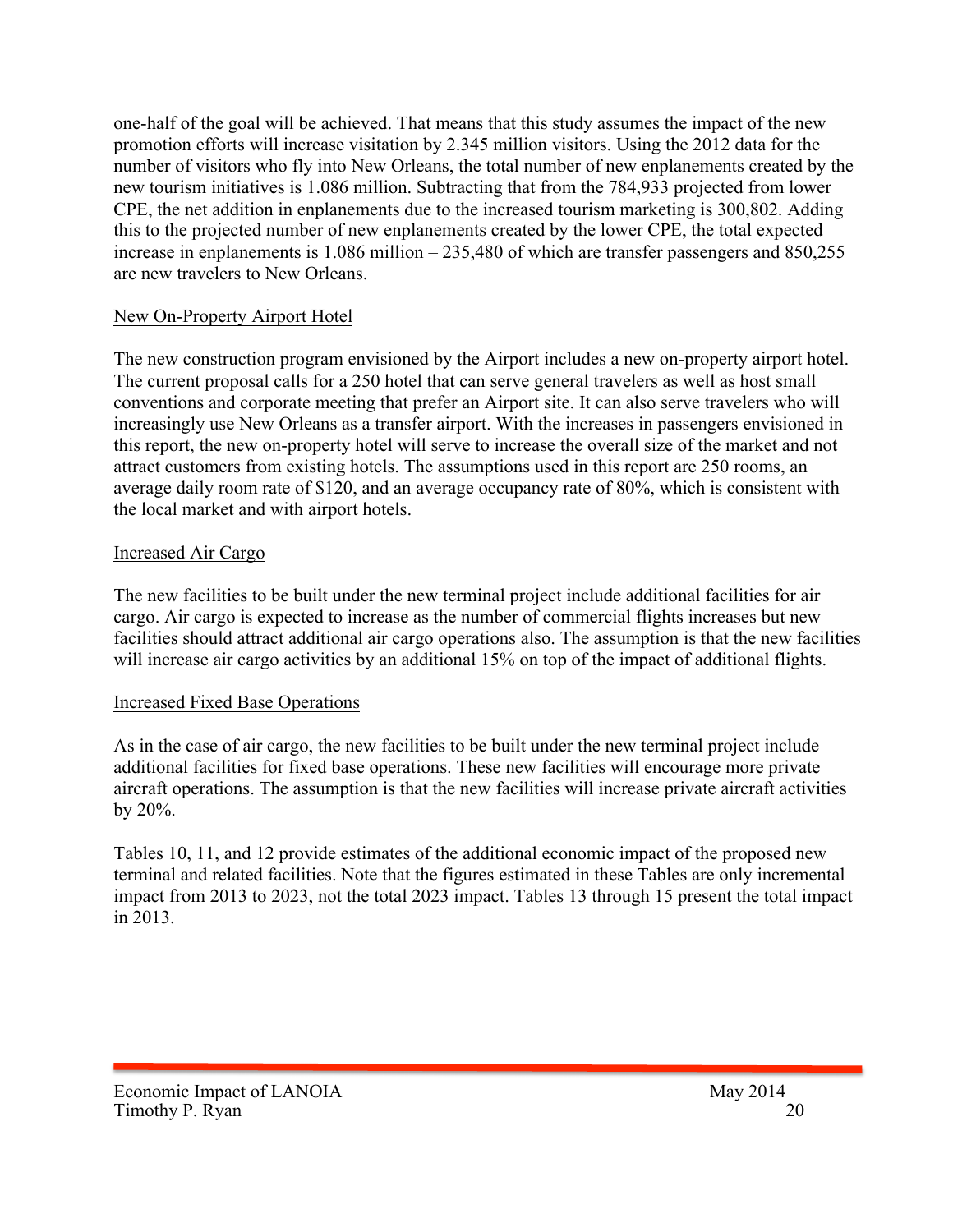## **Table 10** Incremental Impact of the New LANOIA Terminal (In millions)

|                                            | Direct   | Secondary |                       |
|--------------------------------------------|----------|-----------|-----------------------|
| Category                                   | Spending | Spending  | <b>Total Spending</b> |
|                                            |          |           |                       |
| <b>Aviation Board Salaries</b>             | \$2.77   | \$2.08    | \$4.85                |
| <b>Aviation Board Other</b>                | \$5.85   | \$4.38    | \$10.22               |
| <b>Airlines Salaries</b>                   | \$5.87   | \$4.39    | \$10.26               |
| Airlines Other                             | \$17.63  | \$13.20   | \$30.83               |
| Air Freight Salaries                       | \$1.01   | \$0.76    | \$1.77                |
| Air Freight Other                          | \$0.46   | \$0.34    | \$0.80                |
| <b>Concessionaires -- Retail Salaries</b>  | \$3.73   | \$2.50    | \$6.24                |
| Concessionaires -- Retail Other            | \$13.57  | \$9.10    | \$22.67               |
| <b>Concessionaires -- E&amp;D Salaries</b> | \$1.52   | \$1.02    | \$2.54                |
| Concessionaires -- E&D Other               | \$3.82   | \$2.56    | \$6.38                |
| Parking -- Salaries                        | \$0.34   | \$0.27    | \$0.62                |
| Parking Other                              | \$0.05   | \$0.04    | \$0.09                |
| <b>Fixed Base Operators -- Salaries</b>    | \$1.63   | \$1.22    | \$2.85                |
| Fixed Base Operators -- Other              | \$0.24   | \$0.18    | \$0.43                |
| <b>Other Vendors Salaries</b>              | \$7.29   | \$5.46    | \$12.75               |
| <b>Other Vendors Other Spending</b>        | \$1.09   | \$0.82    | \$1.91                |
| <b>Government -- Salaries</b>              | \$8.57   | \$6.42    | \$14.99               |
| Government -- Other                        | \$1.29   | \$0.96    | \$2.25                |
| Taxis                                      | \$2.16   | \$1.54    | \$3.70                |
| <b>Capital Spending</b>                    | \$48.39  | \$34.07   | \$82.46               |
| <b>Airport Area Hotels</b>                 | \$8.76   | \$6.41    | \$15.17               |
| Tourism                                    | \$547.21 | \$330.70  | \$877.92              |
| Total w/o Tourism                          | \$136.06 | \$97.74   | \$233.80              |
| <b>Grand Total</b>                         | \$683.27 | \$428.44  | \$1,111.72            |
|                                            |          |           |                       |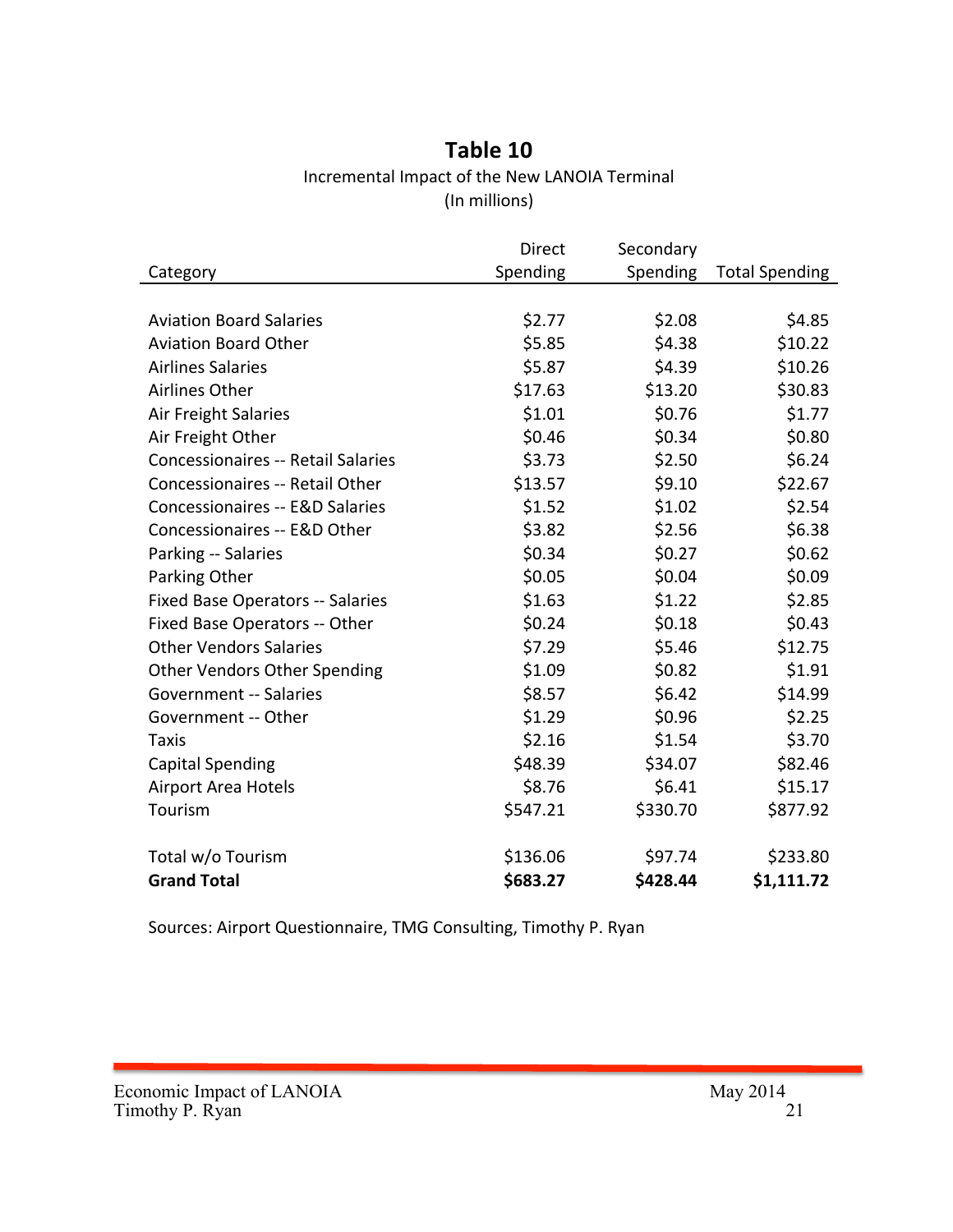## **Table 11** Incremental Employment and Earnings (Earnings In millions)

| Category                                  | Earnings | Employment     |
|-------------------------------------------|----------|----------------|
|                                           |          |                |
| <b>Aviation Board Salaries</b>            | \$3.97   | 20             |
| <b>Aviation Board Other</b>               | \$2.51   | 42             |
| <b>Airlines Salaries</b>                  | \$8.39   | 42             |
| <b>Airlines Other</b>                     | \$7.58   | 126            |
| Air Freight Salaries                      | \$1.45   | $\overline{7}$ |
| Air Freight Other                         | \$0.20   | 3              |
| <b>Concessionaires -- Retail Salaries</b> | \$6.45   | 75             |
| Concessionaires -- Retail Other           | \$9.88   | 273            |
| Concessionaires -- E&D Salaries           | \$2.51   | 33             |
| Concessionaires -- E&D Other              | \$2.48   | 83             |
| Parking -- Salaries                       | \$0.64   | 5              |
| Parking Other                             | \$0.04   | $\mathbf{1}$   |
| <b>Fixed Base Operators -- Salaries</b>   | \$2.33   | 12             |
| Fixed Base Operators -- Other             | \$0.11   | 2              |
| <b>Other Vendors Salaries</b>             | \$10.43  | 52             |
| <b>Other Vendors Other Spending</b>       | \$0.47   | 8              |
| <b>Government -- Salaries</b>             | \$15.45  | 202            |
| Government -- Other                       | \$1.03   | 30             |
| Taxis                                     | \$1.77   | 49             |
| <b>Capital Spending</b>                   | \$37.40  | 665            |
| <b>Airport Area Hotels</b>                | \$5.60   | 126            |
| Tourism                                   | \$313.94 | 9,230          |
| Total w/o Tourism                         | \$120.70 | 1,858          |
| <b>Grand Total</b>                        | \$434.64 | 11,088         |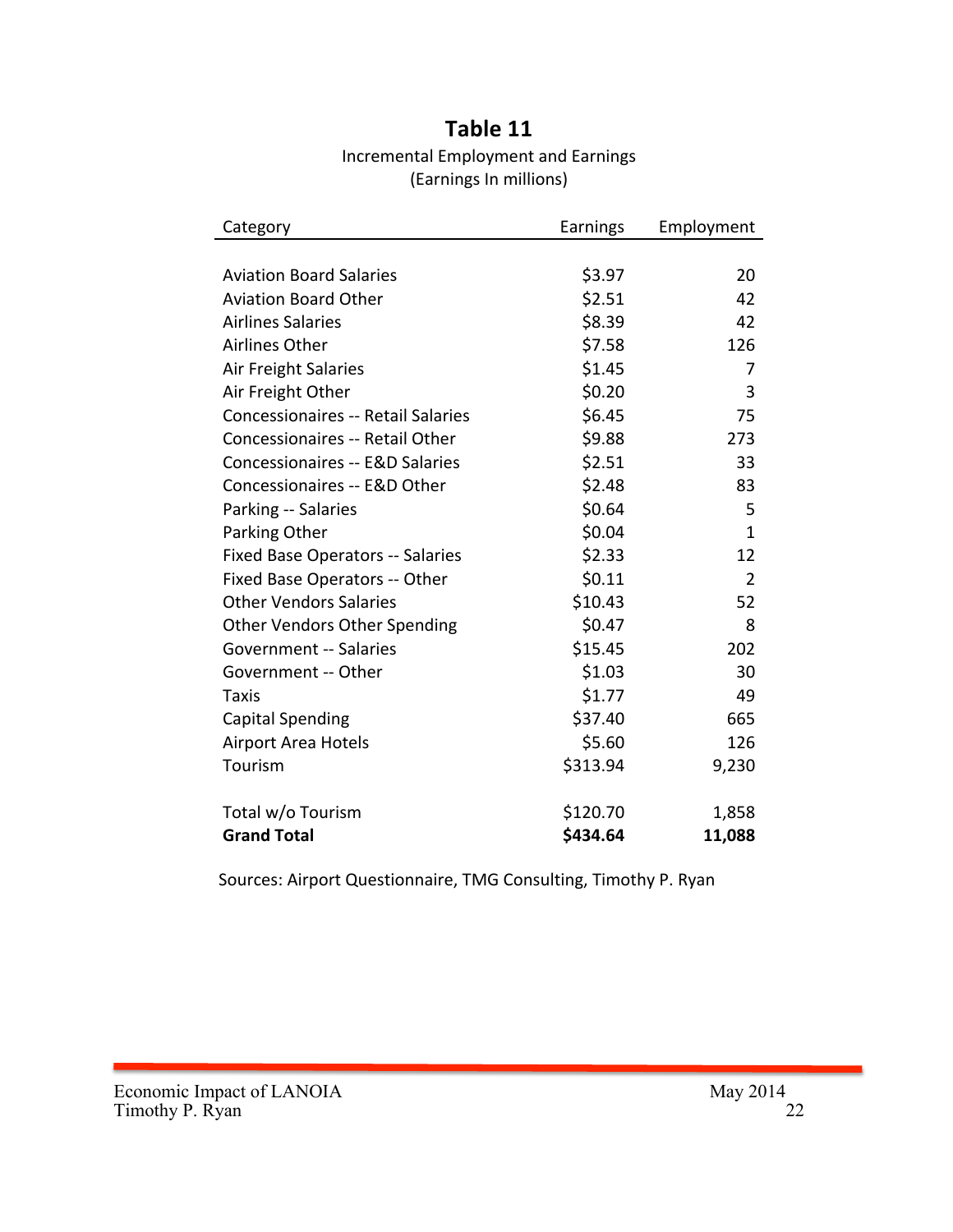## **Table 12** Incremental State and Local Tax Revenues (In millions)

| Category                                  | <b>State Taxes</b> | Local Taxes | <b>Total Taxes</b> |
|-------------------------------------------|--------------------|-------------|--------------------|
|                                           |                    |             |                    |
| <b>Aviation Board Salaries</b>            | \$0.18             | \$0.10      | \$0.28             |
| <b>Aviation Board Other</b>               | \$0.11             | \$0.12      | \$0.24             |
| <b>Airlines Salaries</b>                  | \$0.37             | \$0.21      | \$0.58             |
| Airlines Other                            | \$0.34             | \$0.37      | \$0.71             |
| Air Freight Salaries                      | \$0.06             | \$0.04      | \$0.10             |
| Air Freight Other                         | \$0.01             | \$0.01      | \$0.02\$           |
| <b>Concessionaires -- Retail Salaries</b> | \$0.29             | \$0.25      | \$0.54             |
| <b>Concessionaires -- Retail Other</b>    | \$0.44             | \$0.71      | \$1.15             |
| Concessionaires -- E&D Salaries           | \$0.11             | \$0.11      | \$0.22             |
| Concessionaires -- E&D Other              | \$0.11             | \$0.21      | \$0.32             |
| Parking -- Salaries                       | \$0.03             | \$0.02      | \$0.05             |
| Parking Other                             | \$0.00             | \$0.00      | \$0.00             |
| <b>Fixed Base Operators -- Salaries</b>   | \$0.10             | \$0.06      | \$0.16             |
| Fixed Base Operators -- Other             | \$0.00             | \$0.01      | \$0.01             |
| <b>Other Vendors Salaries</b>             | \$0.46             | \$0.26      | \$0.72             |
| <b>Other Vendors Other Spending</b>       | \$0.02             | \$0.02      | \$0.04             |
| <b>Government -- Salaries</b>             | \$0.68             | \$0.65      | \$1.33             |
| Government -- Other                       | \$0.05             | \$0.08      | \$0.12             |
| Taxis                                     | \$0.08             | \$0.13      | \$0.21             |
| <b>Capital Spending</b>                   | \$1.66             | \$1.93      | \$3.59             |
| Airport Area Hotels                       | \$0.25             | \$0.34      | \$0.59             |
| Tourism                                   | \$13.90            | \$23.81     | \$37.71            |
| Total w/o Tourism                         | \$5.34             | \$5.63      | \$10.98            |
| <b>Grand Total</b>                        | \$19.24            | \$29.44     | \$48.68            |

Sources: Airport Questionnaire, TMG Consulting, Timothy P. Ryan

The new terminal and related projects will create an additional annual total spending of \$1.11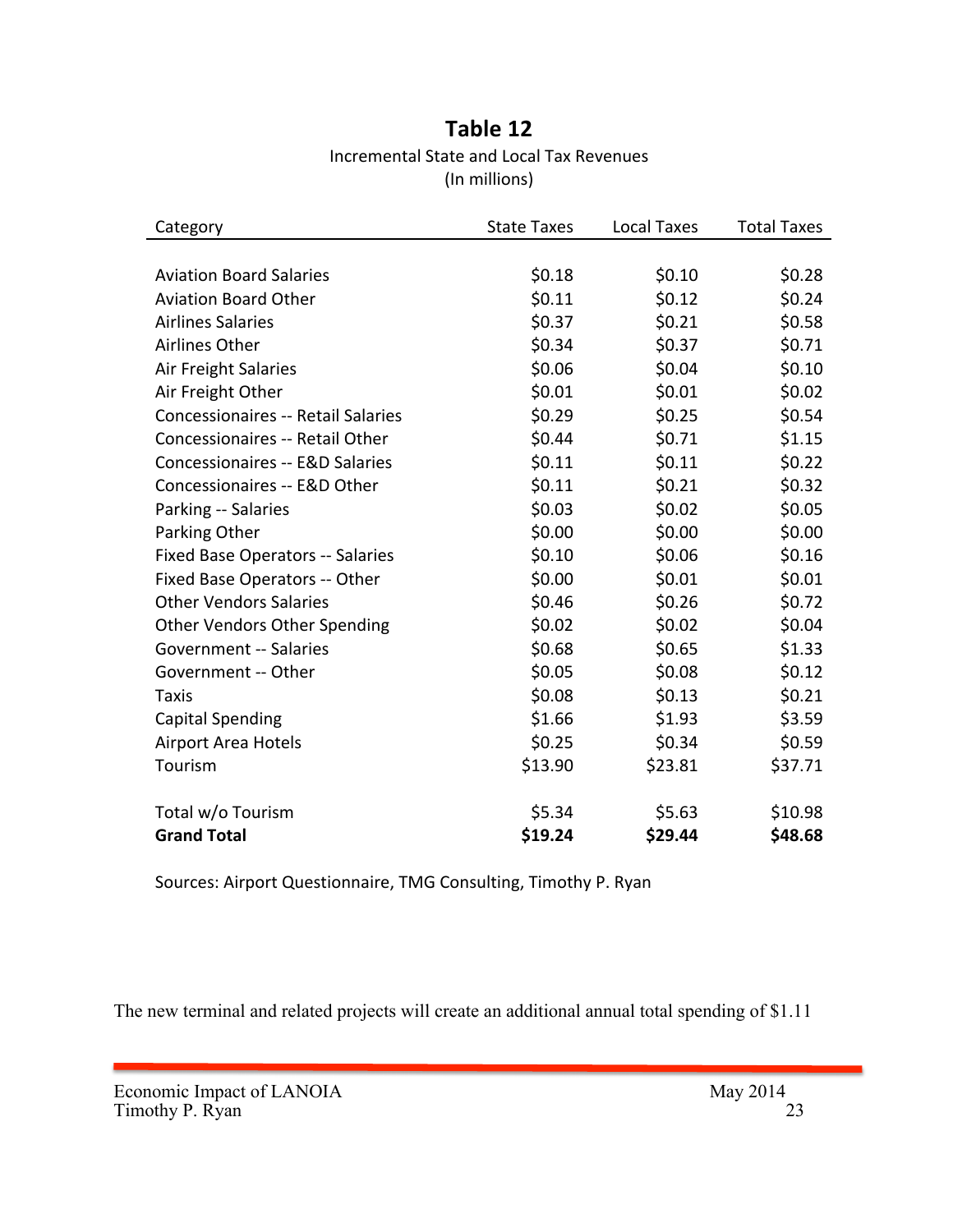billion in the local economy. Based on the 2013 impact estimated in this report, **the new terminal will create an annual 21.1% increase in the current level of spending.** In addition, the new terminal will create \$434.64 million in new earnings annually and support 11,088 new jobs in the metro area. The new terminal will create annual new revenue of \$19.24 million for the State of Louisiana and \$29.44 million of local governments in the New Orleans area.

Tables 13 through 15 present the total project economic impact of Louis Armstrong New Orleans International Airport in 2023, after the new terminal is operating and the existing bond debt is retired.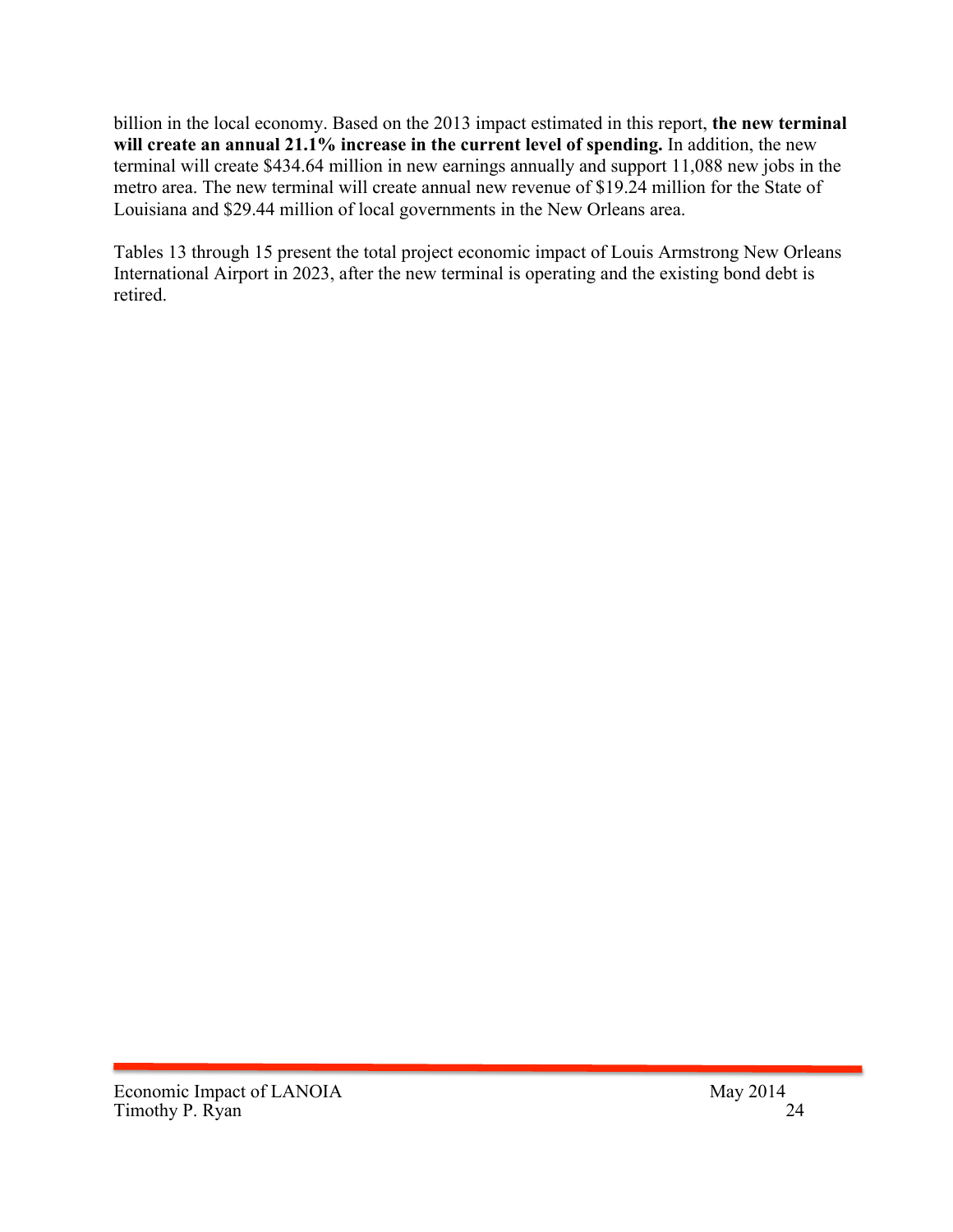## **Table 13** Total Spending Impact of LANOIA -- 2023 (In millions)

|                                           | Direct     | Secondary  | Total      |
|-------------------------------------------|------------|------------|------------|
| Category                                  | Spending   | Spending   | Spending   |
|                                           |            |            |            |
| <b>Aviation Board Salaries</b>            | \$13.78    | \$10.32    | \$24.10    |
| <b>Aviation Board Other</b>               | \$29.04    | \$21.74    | \$50.78    |
| <b>Airlines Salaries</b>                  | \$29.15    | \$21.82    | \$50.97    |
| Airlines Other                            | \$87.58    | \$65.58    | \$153.15   |
| Air Freight Salaries                      | \$3.54     | \$2.65     | \$6.18     |
| Air Freight Other                         | \$1.59     | \$1.19     | \$2.79     |
| <b>Concessionaires -- Retail Salaries</b> | \$14.34    | \$9.62     | \$23.95    |
| <b>Concessionaires -- Retail Other</b>    | \$52.11    | \$34.96    | \$87.07    |
| Concessionaires -- E&D Salaries           | \$5.84     | \$3.91     | \$9.75     |
| Concessionaires -- E&D Other              | \$14.67    | \$9.83     | \$24.49    |
| Parking -- Salaries                       | \$2.09     | \$1.65     | \$3.74     |
| Parking Other                             | \$0.31     | \$0.25     | \$0.56     |
| <b>Fixed Base Operators -- Salaries</b>   | \$9.79     | \$7.33     | \$17.12    |
| Fixed Base Operators -- Other             | \$1.47     | \$1.10     | \$2.57     |
| <b>Other Vendors Salaries</b>             | \$36.22    | \$27.13    | \$63.35    |
| <b>Other Vendors Other Spending</b>       | \$5.43     | \$4.07     | \$9.50     |
| <b>Government -- Salaries</b>             | \$42.57    | \$31.91    | \$74.48    |
| Government -- Other                       | \$6.38     | \$4.79     | \$11.17    |
| Taxis                                     | \$41.71    | \$29.61    | \$71.32    |
| <b>Capital Spending</b>                   | \$106.47   | \$74.97    | \$181.44   |
| <b>Airport Area Hotels</b>                | \$105.08   | \$76.89    | \$181.97   |
| Tourism                                   | \$3,319.15 | \$2,005.88 | \$5,325.03 |
|                                           |            |            |            |
| Total w/o Tourism                         | \$609.16   | \$441.31   | \$1,050.48 |
| <b>Grand Total</b>                        | \$3,928.31 | \$2,447.20 | \$6,375.51 |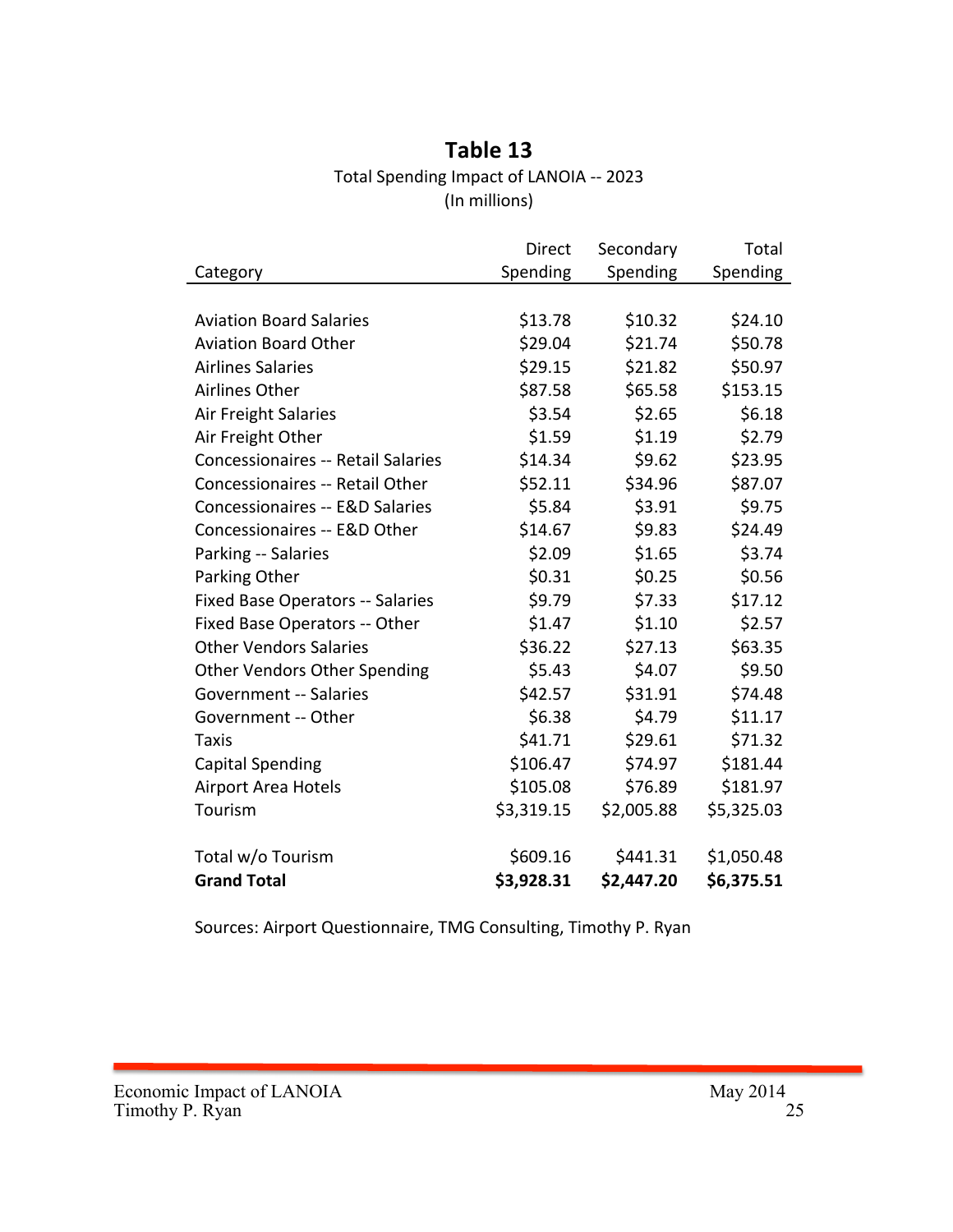## **Table 14**

LANOIA Generated Employment and Earnings -- 2023 (Earnings In millions)

| Category                                   | Earnings   | Employment |
|--------------------------------------------|------------|------------|
|                                            |            |            |
| <b>Aviation Board Salaries</b>             | \$19.71    | 99         |
| <b>Aviation Board Other</b>                | \$12.48    | 208        |
| <b>Airlines Salaries</b>                   | \$41.67    | 209        |
| <b>Airlines Other</b>                      | \$37.64    | 628        |
| Air Freight Salaries                       | \$5.06     | 25         |
| Air Freight Other                          | \$0.69     | 11         |
| <b>Concessionaires -- Retail Salaries</b>  | \$24.78    | 289        |
| Concessionaires -- Retail Other            | \$37.95    | 1,050      |
| <b>Concessionaires -- E&amp;D Salaries</b> | \$9.64     | 126        |
| Concessionaires -- E&D Other               | \$9.53     | 317        |
| Parking -- Salaries                        | \$3.89     | 31         |
| Parking Other                              | \$0.27     | 5          |
| <b>Fixed Base Operators -- Salaries</b>    | \$14.00    | 70         |
| Fixed Base Operators -- Other              | \$0.63     | 11         |
| <b>Other Vendors Salaries</b>              | \$51.79    | 260        |
| Other Vendors Other Spending               | \$2.34     | 39         |
| <b>Government -- Salaries</b>              | \$76.76    | 1,005      |
| Government -- Other                        | \$5.13     | 151        |
| Taxis                                      | \$34.20    | 953        |
| <b>Capital Spending</b>                    | \$82.30    | 1,464      |
| <b>Airport Area Hotels</b>                 | \$67.14    | 1,513      |
| Tourism                                    | \$1,904.21 | 55,984     |
| Total w/o Tourism                          | \$537.59   | 8,464      |
| <b>Grand Total</b>                         | \$2,441.80 | 64,448     |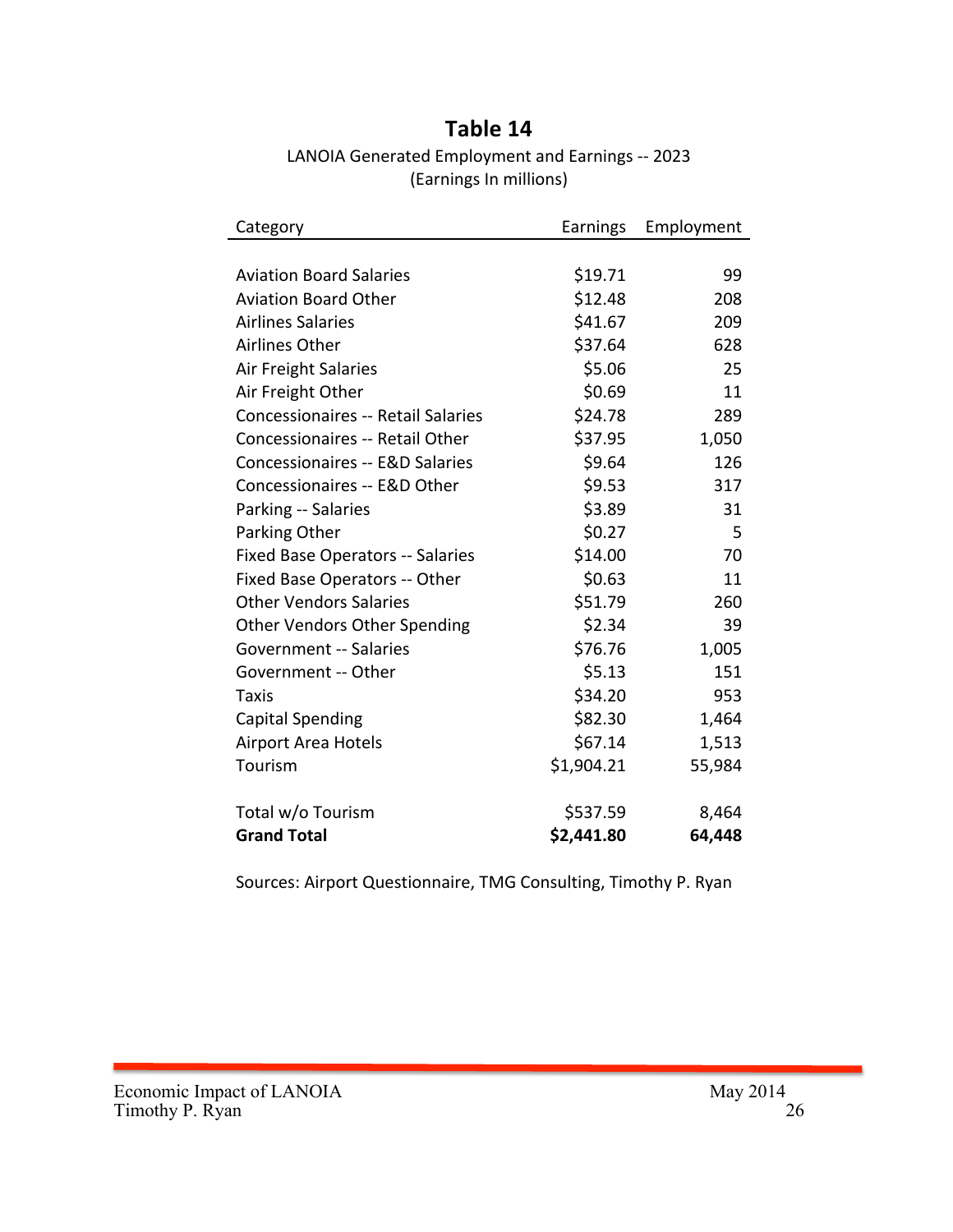## **Table 15**

LANOIA Created State and Local Tax Revenues -- 2023 (In millions)

|                                           | <b>State</b> | Local        | Total        |
|-------------------------------------------|--------------|--------------|--------------|
| Category                                  | <b>Taxes</b> | <b>Taxes</b> | <b>Taxes</b> |
|                                           |              |              |              |
| <b>Aviation Board Salaries</b>            | \$0.87       | \$0.49       | \$1.37       |
| <b>Aviation Board Other</b>               | \$0.55       | \$0.62       | \$1.17       |
| <b>Airlines Salaries</b>                  | \$1.84       | \$1.04       | \$2.89       |
| <b>Airlines Other</b>                     | \$1.67       | \$1.86       | \$3.52       |
| <b>Air Freight Salaries</b>               | \$0.22       | \$0.13       | \$0.35       |
| Air Freight Other                         | \$0.03       | \$0.03       | \$0.06       |
| <b>Concessionaires -- Retail Salaries</b> | \$1.10       | \$0.96       | \$2.06       |
| <b>Concessionaires -- Retail Other</b>    | \$1.68       | \$2.74       | \$4.42       |
| Concessionaires -- E&D Salaries           | \$0.43       | \$0.40       | \$0.83       |
| Concessionaires -- E&D Other              | \$0.42       | \$0.80       | \$1.22       |
| Parking -- Salaries                       | \$0.17       | \$0.12       | \$0.29       |
| Parking Other                             | \$0.01       | \$0.01       | \$0.03       |
| <b>Fixed Base Operators -- Salaries</b>   | \$0.62       | \$0.35       | \$0.97       |
| Fixed Base Operators -- Other             | \$0.03       | \$0.03       | \$0.06       |
| <b>Other Vendors Salaries</b>             | \$2.29       | \$1.30       | \$3.59       |
| <b>Other Vendors Other Spending</b>       | \$0.10       | \$0.12       | \$0.22       |
| <b>Government -- Salaries</b>             | \$3.40       | \$3.21       | \$6.61       |
| Government -- Other                       | \$0.23       | \$0.39       | \$0.62       |
| Taxis                                     | \$1.51       | \$2.48       | \$4.00       |
| <b>Capital Spending</b>                   | \$3.64       | \$4.25       | \$7.90       |
| <b>Airport Area Hotels</b>                | \$8.75       | \$4.20       | \$12.95      |
| Tourism                                   | \$195.17     | \$283.01     | \$478.18     |
|                                           |              |              |              |
| Total w/o Tourism                         | \$29.58      | \$25.55      | \$55.13      |
| <b>Grand Total</b>                        | \$224.75     | \$308.56     | \$533.31     |

Sources: Airport Questionnaire, TMG Consulting, Timothy P. Ryan

In total, in 2023, the Airport in 2023 will create total spending in the New Orleans area economy of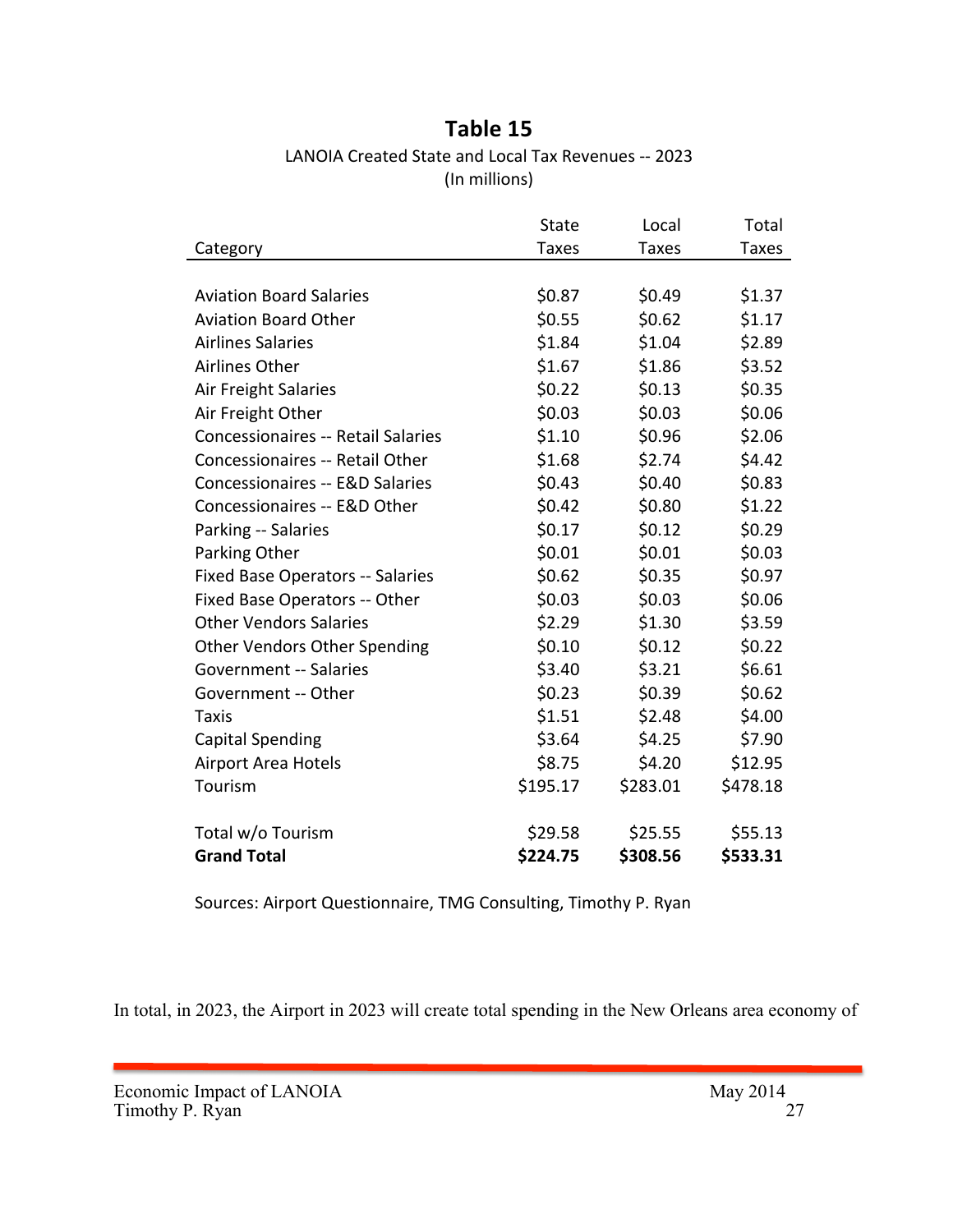\$6.38 billion. The Airport related spending in the local economy will support 64,448 jobs, \$2.44 billion in earnings, or income for local residents, \$224.75 million annually in tax revenues for the State of Louisiana, and \$308.56 million in revenues for local governments in the area.

Tables 16 through 17 present the total estimated 2023 impact, broken down by parish and city.

## Table 16

Projected Future Impact -- 2023 Broken Down by Parish or City **Airport Operations Only** 

(Spending and Taxes In millions)

| Category           | <b>Total Spending</b> | Employment | Local Taxes |
|--------------------|-----------------------|------------|-------------|
|                    |                       |            |             |
| City of Kenner     | \$320.16              | 2,779      | \$8.02      |
| St. Charles Parish | \$48.07               | 383        | \$1.35      |
| Jefferson Parish   | \$548.31              | 4,445      | \$13.29     |
| Orleans Parish     | \$244.46              | 1,957      | \$5.93      |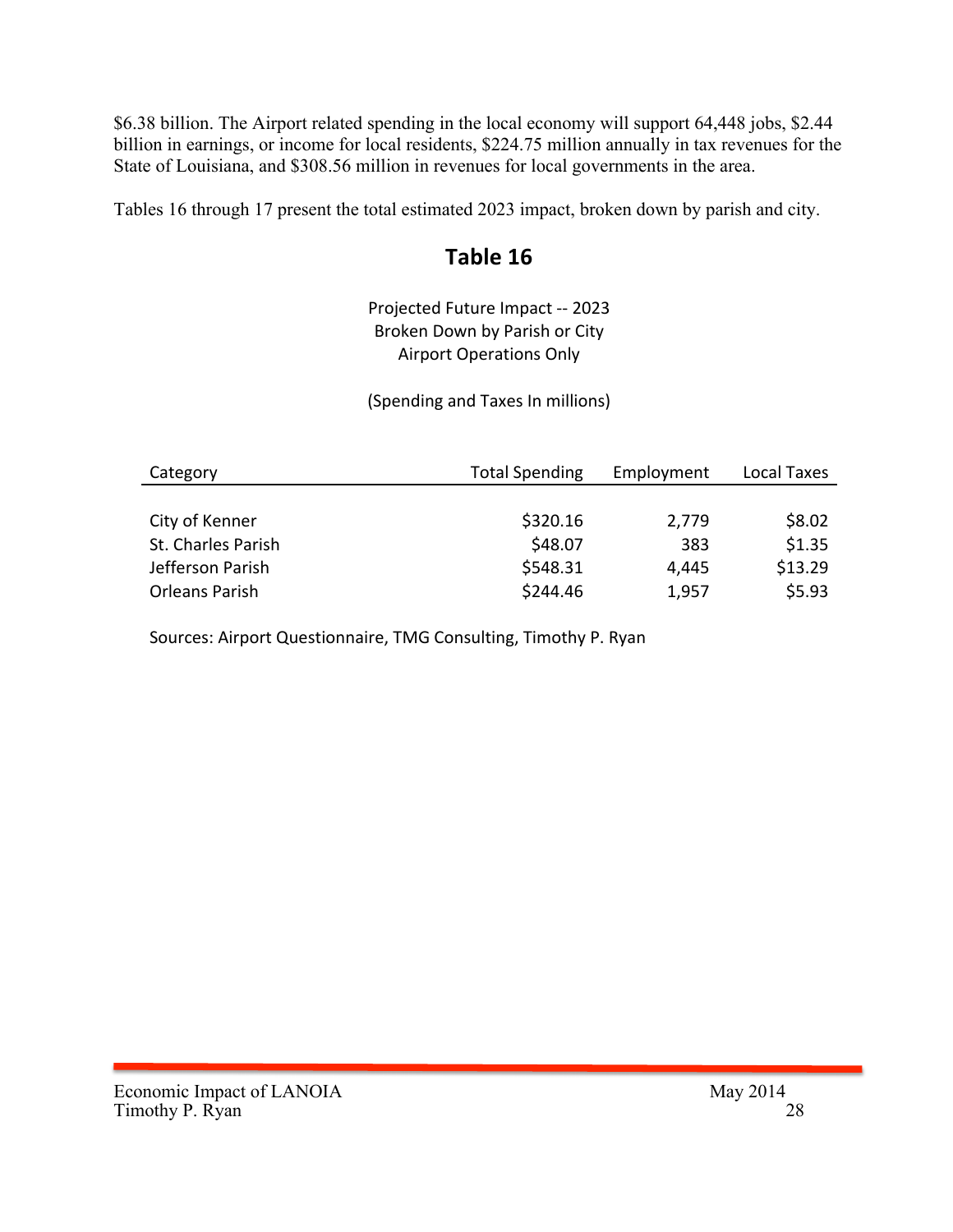## **Table 17**

#### Projected Future Impact Broken Down by Parish or City Total Including Tourism Impact

#### (Spending and Taxes In millions)

| Category           | <b>Total Spending</b> | Employment | Local Taxes |
|--------------------|-----------------------|------------|-------------|
|                    |                       |            |             |
| City of Kenner     | \$855.82              | 8,410      | \$36.49     |
| St. Charles Parish | \$48.07               | 383        | \$1.35      |
| Jefferson Parish   | \$1,486.11            | 14,957     | \$66.43     |
| Orleans Parish     | \$4,300.99            | 47,428     | \$235.80    |

Sources: Airport Questionnaire, TMG Consulting, Timothy P. Ryan

In 2023, the operations alone of the Airport will create total spending of \$320.16 million in Kenner, \$48.07 million in St. Charles Parish, \$548.31 million in Jefferson Parish, and \$244.46 million in Orleans. Additionally, the operations of the Airport will support 2,779 jobs in Kenner, 383 jobs in St. Charles Parish, 4,445 jobs in Jefferson, and 1,957 jobs in Orleans. Finally, the operations of the Airport in 2023 will create \$8.02 million in local taxes for the City of Kenner, \$1.35 million in taxes in St. Charles Parish, \$13.29 million in taxes for Jefferson Parish, and \$5.93 million in taxes for Orleans Parish. All this is in addition to the tourism impact.

Adding in the impact of the Airport on the tourism industry, in 2023 the Airport will create total spending of \$855.82 million in Kenner, \$48.07 million in St. Charles Parish, \$1,486.11 million in Jefferson Parish, and \$4,300.99 million in Orleans. In 2023 the Airport will support 8,410 jobs in Kenner, 383 jobs in St. Charles Parish, 14,957 jobs in Jefferson, and 47,428 jobs in Orleans. Finally, considering the tourism impact, in 2023 the Airport will create \$36.49 million in local taxes for the City of Kenner, \$1.35 million in taxes in St. Charles Parish, \$66.43 million in taxes for Jefferson Parish, and \$235.80 million in taxes for Orleans Parish.